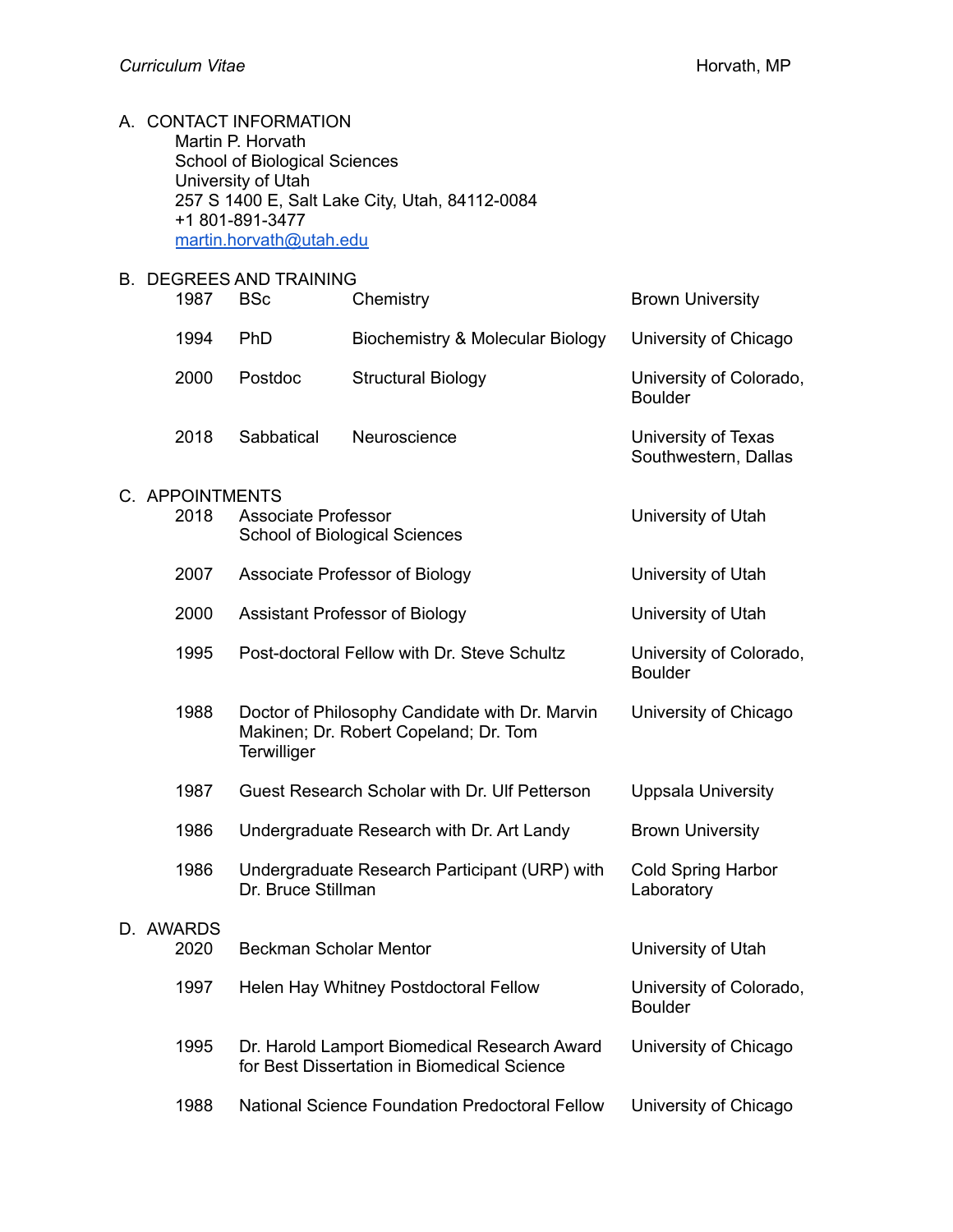- E. FUNDING
- E1. FUNDING CURRENT
- E1.1. Martin P. Horvath (PI) 01/DEC/2019 30/NOV/2022

- NSF CHE \$100,000 Collaborative Proposal: Elucidating Chemical Mechanisms of DNA Repair Using Transition State Analogs CLP #1905249 Illuminate the structural and mechanistic features of transition states as found in the active sites of a class of DNA repair enzymes, the BER glycosylases. Role: PI
- E1.2. Sheila S. David (PI) 01/DEC/2019 30/NOV/2022 NSF CHE \$290,000 Collaborative Proposal: Elucidating Chemical Mechanisms of DNA Repair Using Transition State Analogs CLP #1905304 Illuminate the structural and mechanistic features of transition states as found in the active sites of a class of DNA repair enzymes, the BER glycosylases. Role: Co-PI
- E1.3. Paul S. Bernstein (PI) 01/JUN/2017 31/MAY/2022 NIH \$1,875,000 Biochemistry and Pharmacology of the Macular Carotenoids R01 EY 11600 Identify and characterize the binding proteins responsible for specific uptake of the macular carotenoids and elucidation of the role in protection against age-related macular degeneration. Role: Collaborator

## E2. FUNDING PENDING AND IN PREPARATION

E2.1. Martin P. Horvath (PI) 01/SEP/2022 – 31/AUG/2025 NSF CHE \$1,500,000 Molecular Foundations in Biotechnology: Machine learning to discover protein function for insect odorant receptors Develop structure-aware, generalizable, robust, and interpretable ML models for understanding protein functions, especially their interactions with hydrophobic chemicals. Role: PI

- E2.2. Martin P. Horvath (PI) 01/DEC/2022 30/NOV/2025 NSF CHE \$598,242 Chemistry of Life Processes, Collaborative proposal: Chemical Biology of DNA Repair Illuminate the structural innovations that propel evolution of heteromeric assemblies from homomeric antecedents. Role: PI
- E2.3. Paul Bernstein (PI) 01/DEC/2022 30/NOV/2025 NIH NIE \$1,906,250 – program officer indicates this project will be funded for 5 years Biochemistry and Pharmacology of the Macular Carotenoids R01 EY 11600 Elucidate the mechanism for meso-zeaxanthin isomerase RPE65 Role: Senior Key Personnel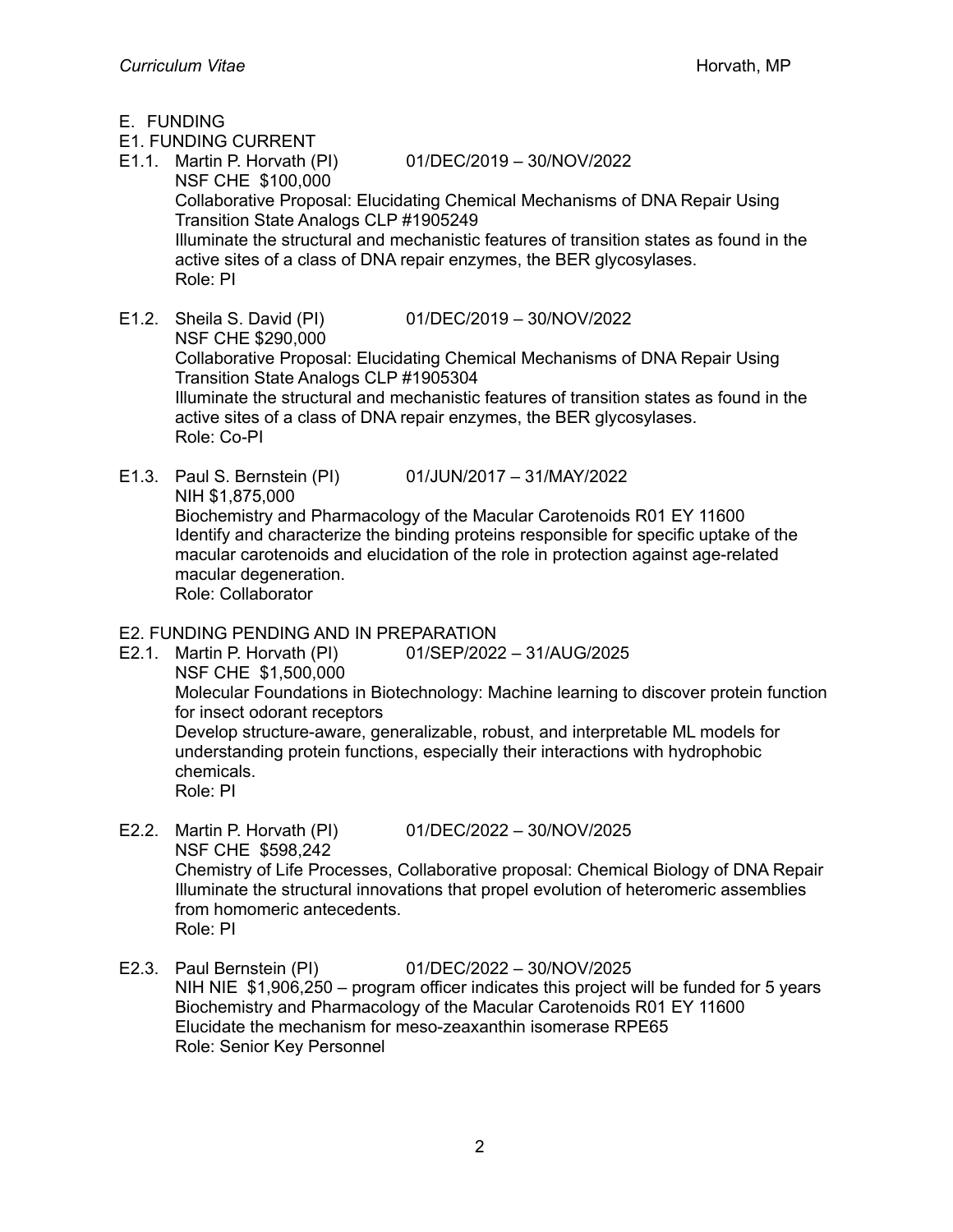- E2.4. Maureen Mathison (PI) 01/SEP/2023 31/AUG/2026 NSF DER (IUSE) \$300,000 Science Writing Instructional Modules for Undergraduate STEM Education Success Create an innovative curriculum for science writing instruction encoded in the form of online modules with film, text, game, and quiz components. Role: Co-PI
- E3. FUNDING COMPLETED
- E3.1. Martin P. Horvath (PI) 01/SEP/2016 30/APR/2020 NSF CHE \$247,091 Collaborative Proposal: Elucidating Chemical Mechanisms of DNA Repair Using Transition State Analogs CLP #1608934 Illuminate the structural and mechanistic features of transition states as found in the active sites of a class of DNA repair enzymes, the BER glycosylases. Role: PI
- E3.2. Sheila S. David (PI) 01/SEP/2016 30/APR/2020 NSF CHE \$510,000 Collaborative Proposal: Elucidating Chemical Mechanisms of DNA Repair Using Transition State Analogs CLP # 1610721 Illuminate the structural and mechanistic features of transition states as found in the active sites of a class of DNA repair enzymes, the BER glycosylases. Role: Co-PI
- E3.3. Martin P. Horvath (PI) 30/JUN/2018–30/MAR/2019 University of Utah Seed Funding \$20,000 Structure of the a9 receptor, a non-opioid receptor target for chronic neuropathic pain Determine a medium/low resolution structure of the alpha9 nicotinic acetylcholine receptor by single-particle cryo-electron microscopy. Role: PI
- E3.4. Martin P. Horvath (PI) 20/JUN/2018 University of Utah Research Instrumentation Fund \$13,800 Model 2475 Fluorescence Detector for a College of Science FSEC platform The FSEC platform made possible by this funding makes it possible to analyze expression levels and molecular status of fluorophore-tagged proteins without labor-intensive purification steps. Role: PI
- E3.5. Paul S. Bernstein (PI) 01/JUN/2013 31/MAY/2017 NIH \$1,500,000 Biochemistry and Pharmacology of the Macular Carotenoids R01 EY 11600 Identify and characterize the binding proteins responsible for specific uptake of the macular carotenoids and elucidation of the role in protection against age-related macular degeneration. Role: Collaborator
- E3.6. Martin P. Horvath (PI) 01/JUN/2011 31/MAY/2012 UNIV OF UTAH SEED GRANT \$30,000 Structures of conus toxins in complex with glutamate receptor targets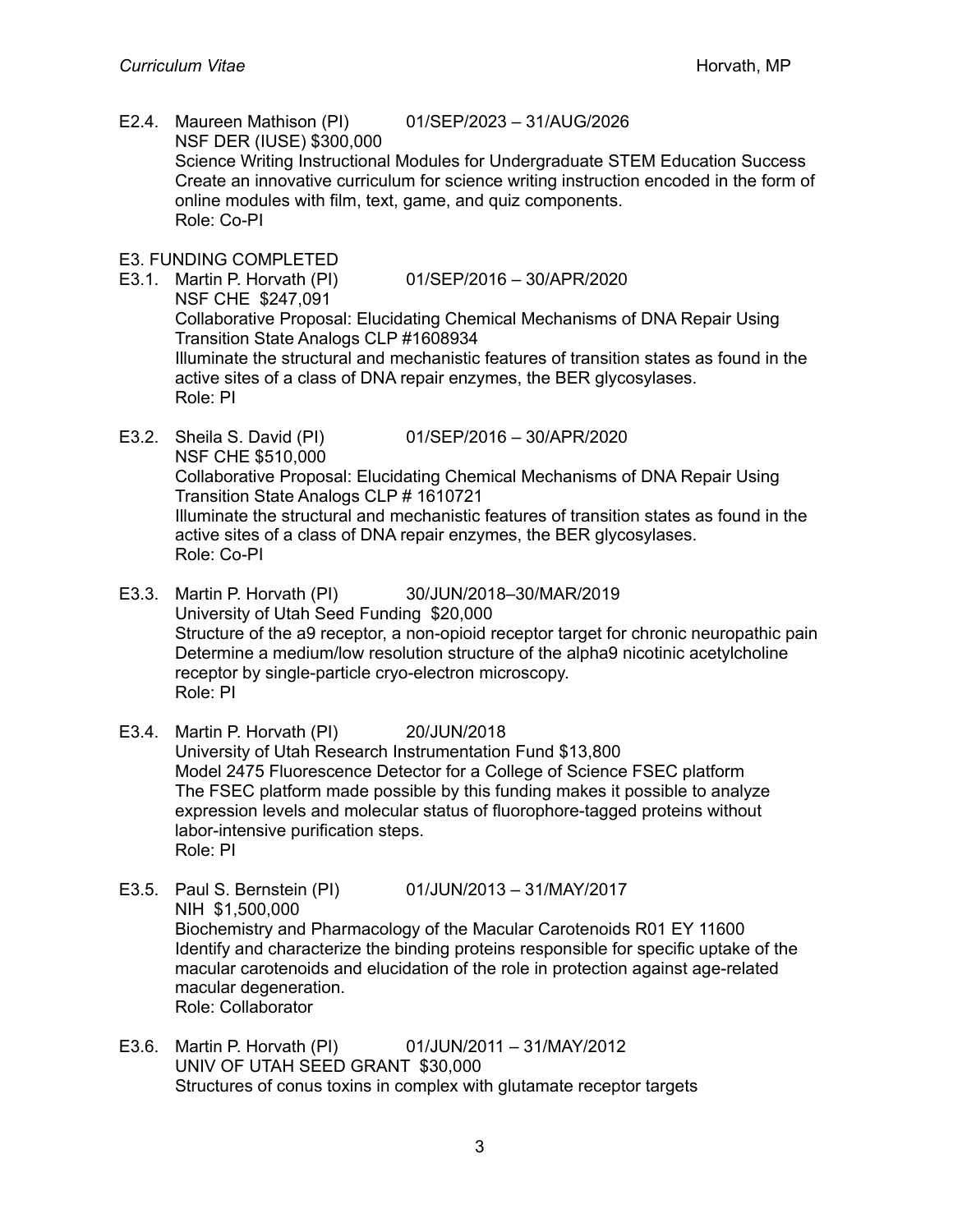Express in bacteria, purify, and crystallize NMDA receptor ligand-binding domains in complex with small calcium-folded peptide toxins from predatory cone snails. Role: PI

E3.7. Martin P. Horvath (PI) 01/MAY/2003 – 30/APR/2008 NIH R01 GM067994 \$1,500,000 Structures of the ends of telomeres Understand the thermodynamics and structures of telomere ends from *Oxytricha nova* and *Euplotes crassus*. Role: PI

## E4. FUNDING APPLICATIONS REJECTED (PAST 5 YEARS)

- E4.1. Eric Schmidt (Program PI) Michael McIntosh (Project PI), Ryan Hibbs (Project Co-PI) DOD GRANT13454144 Submitted August 2021, Reviewed October 2021 Novel strategies to prevent or treat the disease of chronic pain Project Title. Alpha9 Nicotinic Receptors as a Novel Target for the Treatment and Prevention of Pain Role: Senior Key Personnel
- E4.2. Martin P. Horvath (PI) Raphael Franzini (Co-PI) NIH 1R21NS116609-01 Submitted June 2019, Reviewed October 2019 DNA-encoded library screening of a chronic pain target, the alpha-9 nicotinic acetylcholine receptor Role: PI
- E4.3. Martin P. Horvath (PI) David Belnap (Co-PI) NIH 1R61NS114381-01 Submitted February 2019, Reviewed June 2019 Structure and screening of the alpha-9 nicotinic acetylcholine receptor for non-opioid pain drug discovery Role: PI
- F. RESEARCH SUPERVISION
- F1. COMPLETED AND ONGOING PRIMARY SUPERVISION OF GRADUATE STUDENTS Takahito Suzuki (Biological Chemistry, Univ of Utah), Cathy Dy (Biological Chemistry, Univ of Utah, PhD 2009, Scientist Myriad Genetics), Kigen Curtice (Biological Chemistry, Univ of Utah, PhD 2014), Peyton Russelburg (Biology, Univ of Utah, PhD 2022), Nicolas Loyola (SBS, Univ of Utah, MS), Keelah Barger (School of Biological Sciences, Univ of Utah, MS 2024), Vincent Mays (School of Biological Sciences, Univ of Utah, PhD 2026)
- F2. COMPLETED AND ONGOING CO-SUPERVISION OF GRADUATE STUDENTS Valerie O'Shea (Chemistry, Univ of Utah, PhD 2008, Biotechnology Specialist SKGF), Ryan Woods (Chemistry, UC Davis, PhD 2014, R&D Process Scientist AMPAC Fine Chemicals), Mihret Lemma (Biology, Univ of Utah, PhD), Merve Demir (Chemistry, UC Davis, PhD 2022)
- F3. COMPLETED AND ONGOING SUPERVISION OF POST-DOCS Pawel Buczek, PhD., Irene Ota, PhD., Larry Whiting, PhD., Carlos Trasvina Arenas, PhD.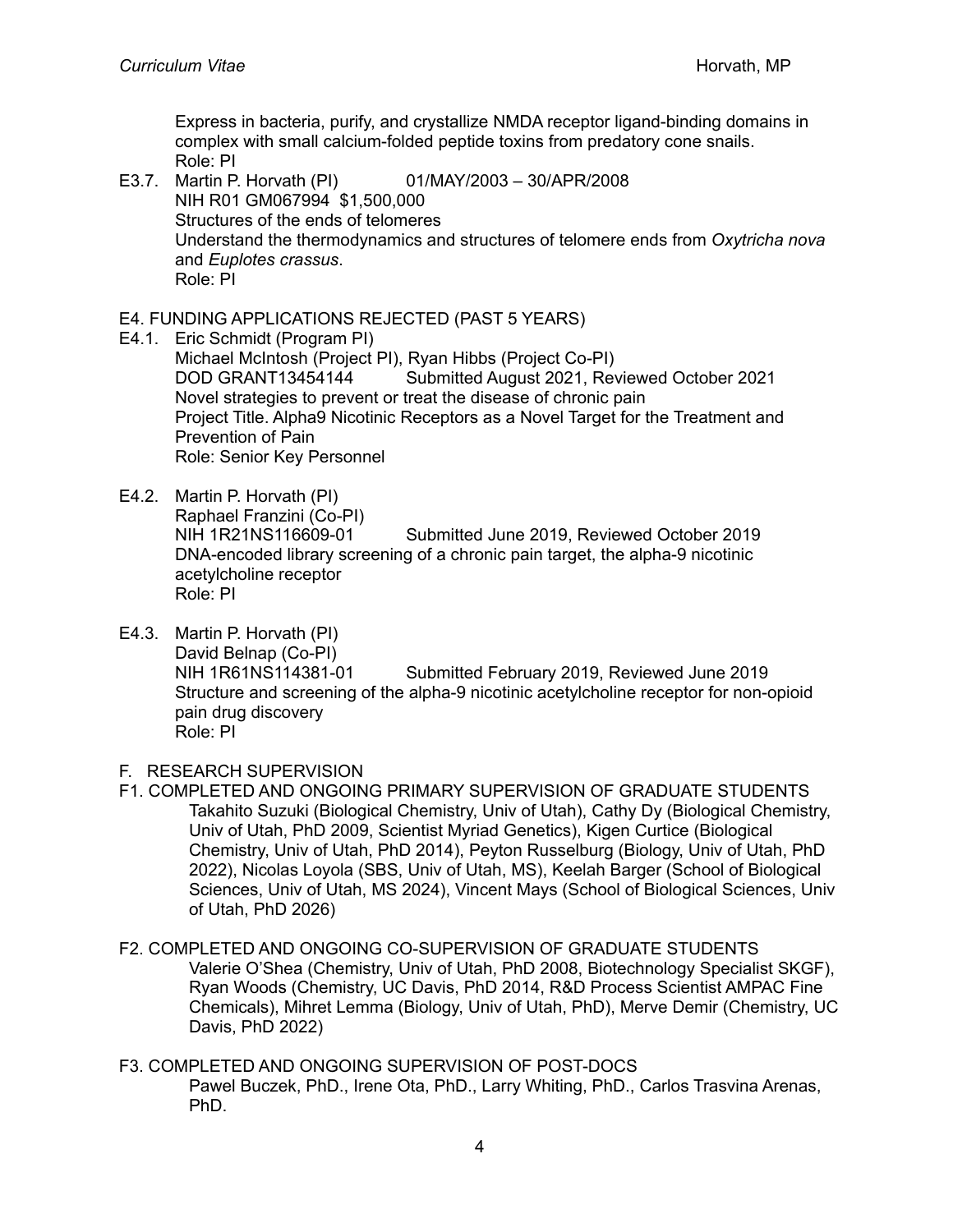- F4. COMPLETED AND ONGOING SUPERVISION OF HIGH SCHOOL STUDENTS Pooja Jairam, Sophie Janes, Alex Anderl, Steven Deng, Gabe Zharov, Sarah Lee, Anya Hsu, Robert Song
- F5. COMPLETED AND ONGOING SUPERVISION OF UNDERGRADUATE STUDENTS Sean Pyper, Rochelle Orr, Hosuk Kim, Rachel Safran, Mili Shum, Brian Evans, Jake Stanton, Mirjana Jojic, Jennifer Andeline, Amanda Wanlass, Ryan Paul, Jared Twitchel, Elijah Gregory, Angela Hansen, Katie Carlson, Jonathan Penfield, Sally Yoo, Millie Boyd, Sierra Wilen, Ty Daly, Tiffanie Hales, Mark Krstyen, Michael Reynolds, David Judd (Honors Thesis), Tiffani Erickson, Archana Murugesan, Liron Gokovski, Lana Smith, Bianca Rich, Anna Vickrey (Shaprio lab, Biology), Sara Mann (Dearing lab, Biology), Joseph Dawson (Hill lab, Biochemistry), Erik Aguirre (Sieberth lab, Biology), Hassan Sharifzadeh (Bernstein lab, Ophthalmology), Alex Cao, Bodrie Jensen, Alyssa Fredbo (UROP), Kacey Davis (ACCESS, Honors, UROP), Evan George (UROP), Quang (Don) Tran, Kody Baumgardner, Daniel Simpson, Lori Healey, Evan Drage, Karina Cedeno (UROP), Sonia Seghal (ACCES, Beckman Scholar), Ashley Ikegami, Kyle Knutsen, Alya Hussain, Abigail Sondreal, Nathan Sanders, Pamela Giahi, Payton Utzman, Hyelan Lee, McKenna Kondel (UROP), Christopher Reynolds, Emily Martin (Honors), Kyle Wynn (UROP), Markell Kolendrianos (UROP), Nicholas Loyola (Honors), Annabel Lee (UROP), Mary Fairbanks (ACCESS), Kathia Clawson, James Tran, Vincent Nguyen, Maggie Leavitt (ACCESS), Quyen Tran, Harini Srinivasan (Honors), Tara Tazehabadi (Honors)
- F6. COMPLETED AND ONGOING SUPERVISION OF GRADUATE ROTATION STUDENTS Chris Sans (MB), Chris Pickett (MB), Mary Nelson (MB), Anna Sivatchenko (MB), Athena Webster (Chemistry) Soma Ganguly (Biol), Jason Foulks (MB), Yun-yu Shi (Biol), Shawn Gerum (BC), Valerie O'Shea (Chem), Brian Kelly (BC), Devin Close (BC), Lincoln Hunt (NB), Xiao-hui Cang (BC), Megan Bestwick (BC), Elizabeth Ott (BC), Olyesa Ilkun (BC), Jay Keener (BC), Tammy Busche (MB), Kigen Curtice (BC), John van Vranken (BC), Raghav Kalia (BC), Jayaram Bhandari (MCEB), Malcolm Zachariah (BC), Adam Gardner (MB), Steven Denham (MB), Mihret Lemma (MCEB), Peyton Russelberg (MCEB), Alya Hussain (BIOL), Jasmine Phan (MCEB), Vincent Mays (MCEB).

## G. PUBLICATIONS

- G1. PUBLISHED ORIGINAL ARTICLES IN PEER-REVIEWED JOURNALS 1-23
	- (1) Russelburg, L. P.; O'Shea Murray, V. L.; Demir, M.; Knutsen, K. R.; Sehgal, S. L.; Cao, S.; David, S. S.; Horvath, M. P. Structural Basis for Finding OG Lesions and Avoiding Undamaged G by the DNA Glycosylase MutY. *ACS Chem. Biol.* 2020, *15* (1), 93–102. https://doi.org/10.1021/acschembio.9b00639.
	- (2) Yuen, P. K.; Green, S. A.; Ashby, J.; Lay, K. T.; Santra, A.; Chen, X.; Horvath, M. P.; David, S. S. Targeting Base Excision Repair Glycosylases with DNA Containing Transition State Mimics Prepared via Click Chemistry. *ACS Chem. Biol.* 2019, *14* (1), 27–36. https://doi.org/10.1021/acschembio.8b00771.
	- (3) Shyam, R.; Gorusupudi, A.; Nelson, K.; Horvath, M. P.; Bernstein, P. S. RPE65 Has an Additional Function as the Lutein to Meso-Zeaxanthin Isomerase in the Vertebrate Eye. *Proc. Natl. Acad. Sci. U. S. A.* 2017, *114* (41), 10882–10887. https://doi.org/10.1073/pnas.1706332114.
	- (4) Woods, R. D.; O'Shea, V. L.; Chu, A.; Cao, S.; Richards, J. L.; Horvath, M. P.; David, S. S. Structure and Stereochemistry of the Base Excision Repair Glycosylase MutY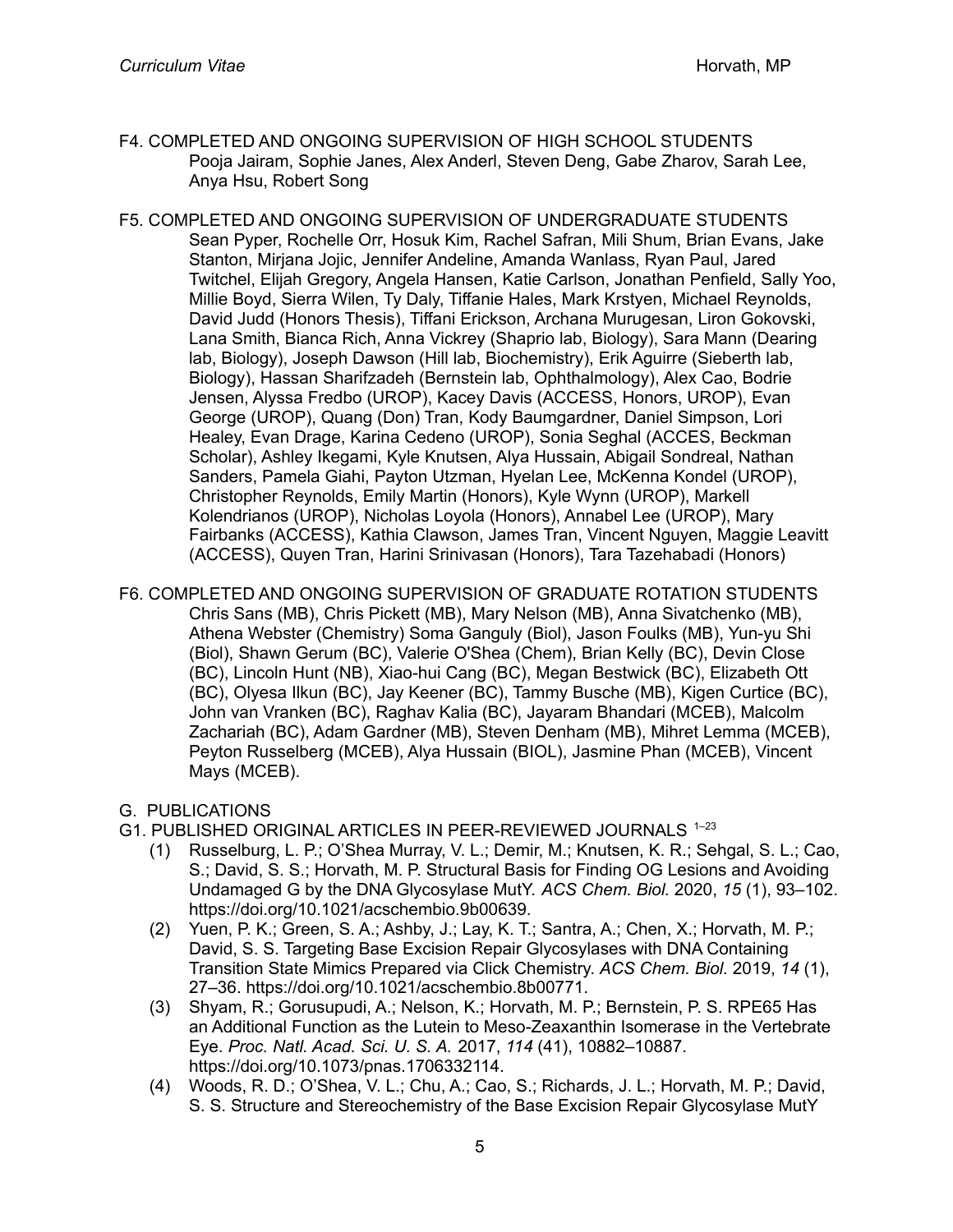Reveal a Mechanism Similar to Retaining Glycosidases. *Nucleic Acids Res.* 2016, *44* (2), 801–810. https://doi.org/10.1093/nar/gkv1469.

- (5) Horvath, M. P.; George, E. W.; Tran, Q. T.; Baumgardner, K.; Zharov, G.; Lee, S.; Sharifzadeh, H.; Shihab, S.; Mattinson, T.; Li, B.; Bernstein, P. S. Structure of the Lutein-Binding Domain of Human StARD3 at 1.74 Å Resolution and Model of a Complex with Lutein. *Acta Crystallogr. Sect. F Struct. Biol. Commun.* 2016, *72* (Pt 8), 609–618. https://doi.org/10.1107/S2053230X16010694.
- (6) Curtice, K. J.; Leavitt, L. S.; Chase, K.; Raghuraman, S.; Horvath, M. P.; Olivera, B. M.; Teichert, R. W. Classifying Neuronal Subclasses of the Cerebellum through Constellation Pharmacology. *J. Neurophysiol.* 2016, *115* (2), 1031–1042. https://doi.org/10.1152/jn.00894.2015.
- (7) Vickrey, A. I.; Domyan, E. T.; Horvath, M. P.; Shapiro, M. D. Convergent Evolution of Head Crests in Two Domesticated Columbids Is Associated with Different Missense Mutations in EphB2. *Mol. Biol. Evol.* 2015, *32* (10), 2657–2664. https://doi.org/10.1093/molbev/msv140.
- (8) Olivera, B. M.; Seger, J.; Horvath, M. P.; Fedosov, A. E. Prey-Capture Strategies of Fish-Hunting Cone Snails: Behavior, Neurobiology and Evolution. *Brain. Behav. Evol.* 2015, *86* (1), 58–74. https://doi.org/10.1159/000438449.
- (9) Platt, R. J.; Curtice, K. J.; Twede, V. D.; Watkins, M.; Gruszczyński, P.; Bulaj, G.; Horvath, M. P.; Olivera, B. M. From Molecular Phylogeny towards Differentiating Pharmacology for NMDA Receptor Subtypes. *Toxicon Off. J. Int. Soc. Toxinology* 2014, *81*, 67–79. https://doi.org/10.1016/j.toxicon.2014.01.016.
- (10) Zakharova, E.; Horvath, M. P.; Goldenberg, D. P. Structure of a Serine Protease Poised to Resynthesize a Peptide Bond. *Proc. Natl. Acad. Sci. U. S. A.* 2009, *106* (27), 11034–11039. https://doi.org/10.1073/pnas.0902463106.
- (11) Zakharova, E.; Horvath, M. P.; Goldenberg, D. P. Functional and Structural Roles of the Cys14-Cys38 Disulfide of Bovine Pancreatic Trypsin Inhibitor. *J. Mol. Biol.* 2008, *382* (4), 998–1013. https://doi.org/10.1016/j.jmb.2008.07.063.
- (12) Hanson, W. M.; Domek, G. J.; Horvath, M. P.; Goldenberg, D. P. Rigidification of a Flexible Protease Inhibitor Variant upon Binding to Trypsin. *J. Mol. Biol.* 2007, *366* (1), 230–243. https://doi.org/10.1016/j.jmb.2006.11.003.
- (13) Suzuki, T.; McKenzie, M.; Ott, E.; Ilkun, O.; Horvath, M. P. DNA Binding Affinity and Sequence Permutation Preference of the Telomere Protein from Euplotes Crassus. *Biochemistry* 2006, *45* (28), 8628–8638. https://doi.org/10.1021/bi060388w.
- (14) Dy, C. Y.; Buczek, P.; Imperial, J. S.; Bulaj, G.; Horvath, M. P. Structure of Conkunitzin-S1, a Neurotoxin and Kunitz-Fold Disulfide Variant from Cone Snail. *Acta Crystallogr. D Biol. Crystallogr.* 2006, *62* (Pt 9), 980–990. https://doi.org/10.1107/S0907444906021123.
- (15) Buczek, P.; Horvath, M. P. Structural Reorganization and the Cooperative Binding of Single-Stranded Telomere DNA in Sterkiella Nova. *J. Biol. Chem.* 2006, *281* (52), 40124–40134. https://doi.org/10.1074/jbc.M607749200.
- (16) Buczek, P.; Horvath, M. P. Thermodynamic Characterization of Binding Oxytricha Nova Single Strand Telomere DNA with the Alpha Protein N-Terminal Domain. *J. Mol. Biol.* 2006, *359* (5), 1217–1234. https://doi.org/10.1016/j.jmb.2006.02.082.
- (17) Buczek, P.; Orr, R. S.; Pyper, S. R.; Shum, M.; Kimmel, E.; Ota, I.; Gerum, S. E.; Horvath, M. P. Binding Linkage in a Telomere DNA-Protein Complex at the Ends of Oxytricha Nova Chromosomes. *J. Mol. Biol.* 2005, *350* (5), 938–952. https://doi.org/10.1016/j.jmb.2005.05.040.
- (18) Horvath, M. P.; Schultz, S. C. DNA G-Quartets in a 1.86 A Resolution Structure of an Oxytricha Nova Telomeric Protein-DNA Complex. *J. Mol. Biol.* 2001, *310* (2), 367–377. https://doi.org/10.1006/jmbi.2001.4766.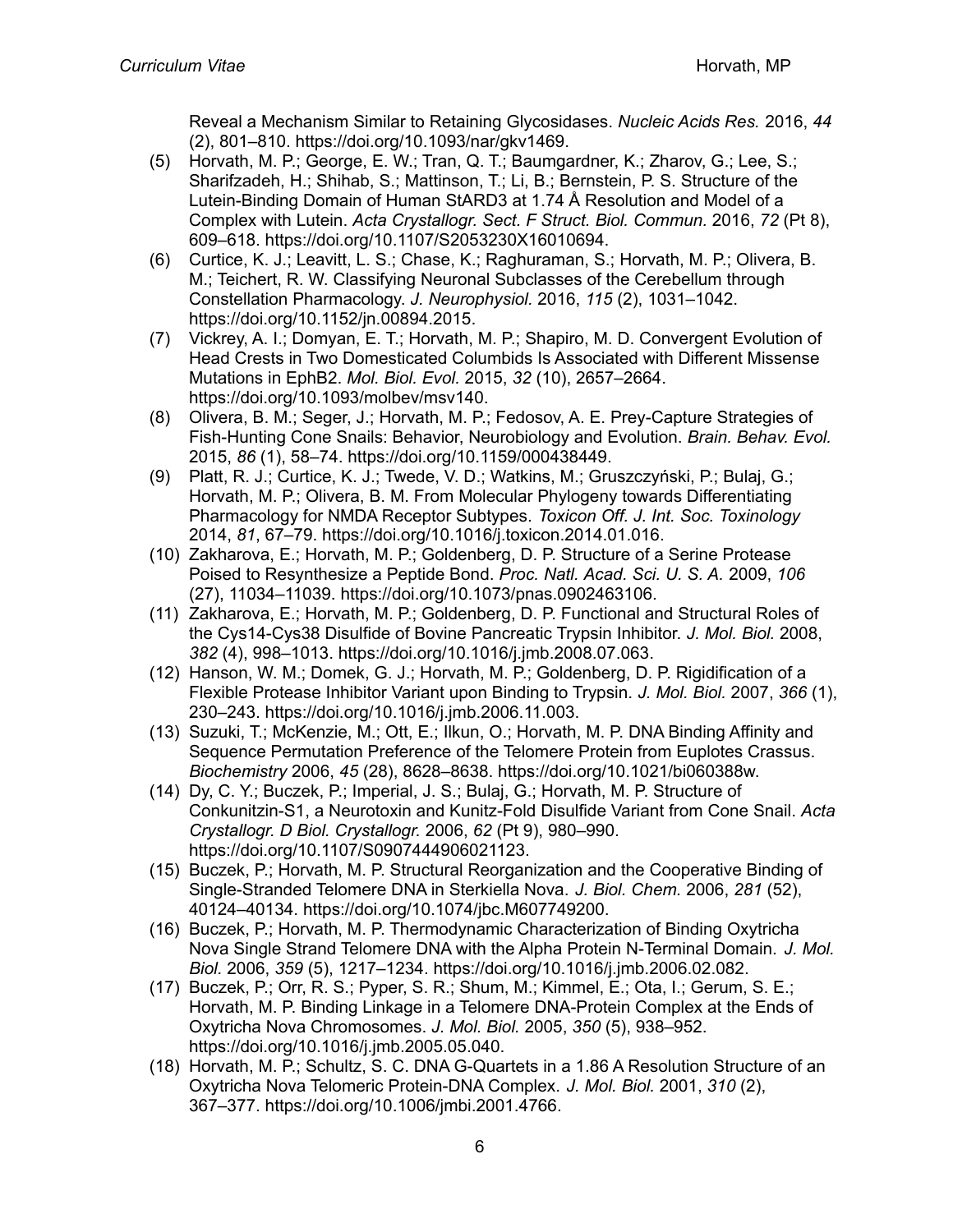- (19) Horvath, M. P.; Copeland, R. A.; Makinen, M. W. The Second Derivative Electronic Absorption Spectrum of Cytochrome c Oxidase in the Soret Region. *Biophys. J.* 1999, *77* (3), 1694–1711. https://doi.org/10.1016/S0006-3495(99)77016-5.
- (20) Horvath, M. P.; Schweiker, V. L.; Bevilacqua, J. M.; Ruggles, J. A.; Schultz, S. C. Crystal Structure of the Oxytricha Nova Telomere End Binding Protein Complexed with Single Strand DNA. *Cell* 1998, *95* (7), 963–974. https://doi.org/10.1016/s0092-8674(00)81720-1.
- (21) Terwilliger, T. C.; Zabin, H. B.; Horvath, M. P.; Sandberg, W. S.; Schlunk, P. M. In Vivo Characterization of Mutants of the Bacteriophage F1 Gene V Protein Isolated by Saturation Mutagenesis. *J. Mol. Biol.* 1994, *236* (2), 556–571. https://doi.org/10.1006/jmbi.1994.1165.
- (22) Felsch, J. S.; Horvath, M. P.; Gursky, S.; Hobaugh, M. R.; Goudreau, P. N.; Fee, J. A.; Morgan, W. T.; Admiraal, S. J.; Ikeda-Saito, M.; Fujiwara, T. Probing Protein-Cofactor Interactions in the Terminal Oxidases by Second Derivative Spectroscopy: Study of Bacterial Enzymes with Cofactor Substitutions and Heme A Model Compounds. *Protein Sci. Publ. Protein Soc.* 1994, *3* (11), 2097–2103. https://doi.org/10.1002/pro.5560031123.
- (23) Zabin, H. B.; Horvath, M. P.; Terwilliger, T. C. Approaches to Predicting Effects of Single Amino Acid Substitutions on the Function of a Protein. *Biochemistry* 1991, *30* (25), 6230–6240. https://doi.org/10.1021/bi00239a022.
- G2. REVIEW ARTICLES AND INVITED PAPERS<sup>24</sup>
	- (24) Horvath, M. P. Structural Anatomy of Telomere OB Proteins. *Crit. Rev. Biochem. Mol. Biol.* **2011**, *46* (5), 409–435. https://doi.org/10.3109/10409238.2011.609295.
- G3. BOOK CHAPTERS <sup>25-28</sup>
	- (25) Olivera, B.; Safavi-Hemami, H.; Horvath, M.; Teichert, R. Conopeptides, Marine Natural Products from Venoms: Biomedical Applications and Future Research Applications. In *Marine Biomedicine: From Beach to Bedside*; Baker, B., Ed.; Taylor & Francis: Boca Raton, 2015; p 612.
	- (26) Teichert, R. W.; Olivera, B. M.; McIntosh, J. M.; Bulaj, G.; Horvath, M. P. CHAPTER 6:The Molecular Diversity of Conoidean Venom Peptides and Their Targets: From Basic Research to Therapeutic Applications. In *Venoms to Drugs*; 2015; pp 163–203. https://doi.org/10.1039/9781849737876-00163.
	- (27) Horvath, M. P. Evolution of Telomere Binding Proteins. In *Origin and Evolution of Telomeres*; Tomaska, L., Nosek, J, Eds.; Landes Bioscience: Austin, Texas, 2013.
	- (28) Horvath, M. P. Chapter 5:Single-Stranded Nucleic Acid (SSNA)-Binding Proteins. In *Protein-Nucleic Acid Interactions*; 2008; pp 91–128. https://doi.org/10.1039/9781847558268-00091.
- G4. MANUSCRIPTS IN PREPARATION
	- (29) Russelburg, L. P.; Demir, M.; Cedeno, K.; David, S. S.; Horvath, M. P. Structural Basis for Base Engagement and Stereochemistry Revealed by Replacement of Glu 43 in Geobacillus Stearothermophilus MutY. *J. Mol. Biol.* **in preparation**.
	- (30) Russelburg, L. P.; Cedeno, K.; Horvath, M. P. Mutational Analysis of Conserved FSH Loop Residues in the DNA Repair Enzyme MutY: A Novel Competition Assay Reveals Contributions to Substrate Specificity. *Biochemistry*. **in preparation**.
	- (31) Demir, M.; Russelburg, L. P.; Lin, J.; Trasvina-Arenas, C.; Huang, B.; Yuen, P. K.; Horvath, M. P.; David, S. S. Structures of N146S Variant of DNA Glycosylase MutY Captured with Substrate Analog, Transition State Mimic and Abasic Product. J. Mol. Biol. **In preparation**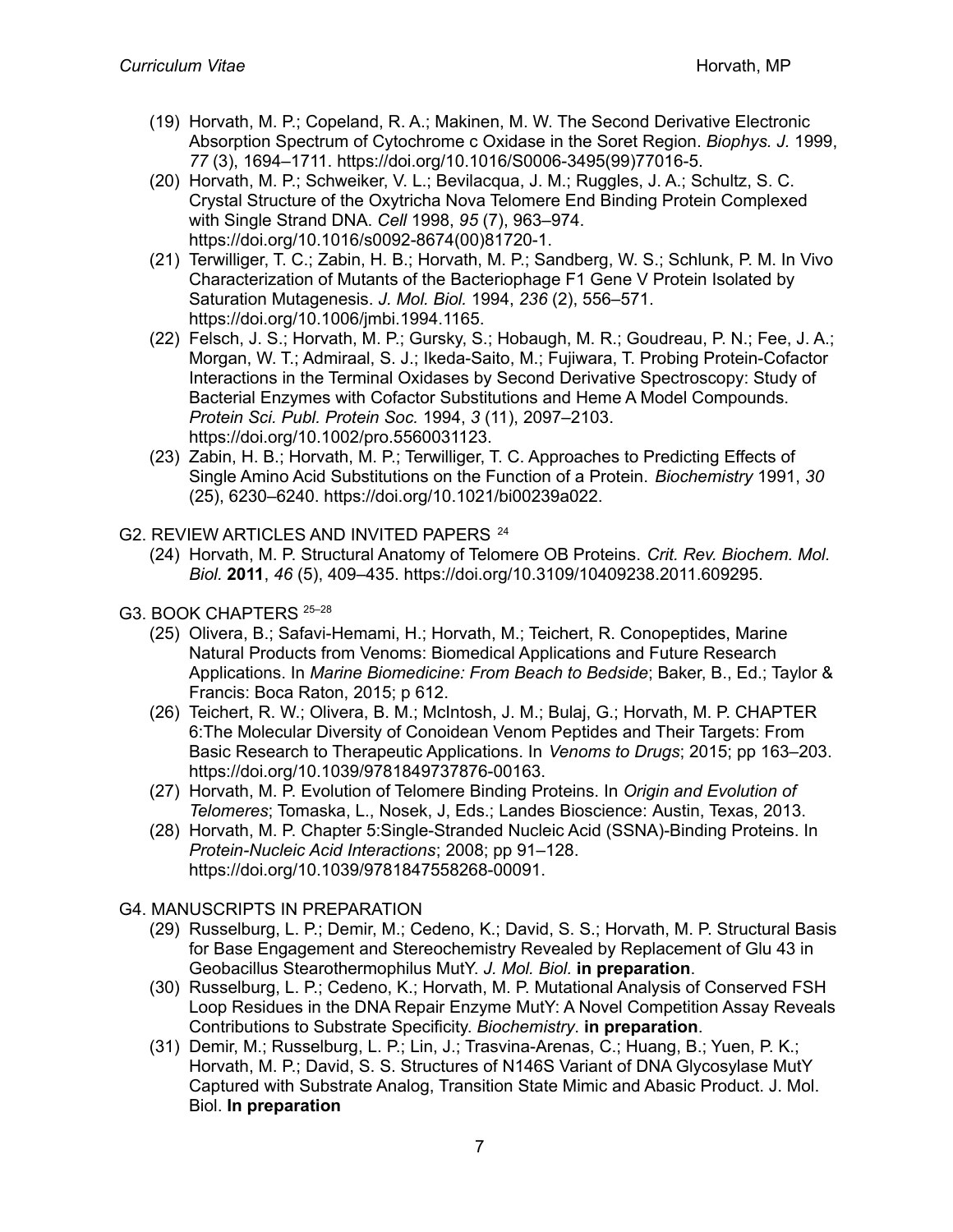#### H. TEACHING

## H1. CURRENT TEACHING

- H1.1 BIOL 3510 Biological Chemistry. Cross-listed with CHEM 3525. Undergraduate students learn the fundamentals of biochemistry including metabolism, protein folding and structure, enzyme catalysis and regulation, and the chemistry of DNA replication and protein translation (genetic code). Spring 2004-2007, 2009-2022; Co-Instructors Blair, D. 2004-2006, 2022, Olivera, B. 2004-2021; current enrollment 220; 3 credits; 1 lecture section; 10 discussion sections; CEL section in collaboration with Amanda Hoepfner.
- H1.2. BIOL 3525 Molecular Biology of DNA Lab. Cross-listed with CHEM 3525. Learn and practice scientific method and scientific discourse with focus on DNA damage and repair. Includes an open-ended independent project in the final half of the semester. Fall 2001-2007, 2009-2016, 2018-2021; Co-Instructors Blair D. 2001, 2004-2007, 2009-2011, Dy, C. 2012, Phadnis, N. 2013-2014, Gardett, I. 2015, Kinney, T. 2016; enrollment 90 students; 3 credits; 8 lab sections; 1 lecture section
- H1.3. BIOL 2870 Faculty Research Seminar. 1 guest lecture each fall to showcase structural biology research for undergraduate students. Instructor Hoepfner A.
- H1.4. BIOL 7961 Advanced Topics in Biochemistry and Molecular Biology. 1 guest seminar each fall to discuss recent discoveries in structural biology. Instructor Gagnon J.

#### H2. PAST TEACHING

- H2.1 BIOL2800-002 Macromolecules: nanobots with real superpowers. Describe biomolecules at many levels of organization from chemical components to bioactive complex assemblies; reduce a complex system to simple parts and explain how the parts work together; generate a simple animation storyboard for a molecular system of interest; execute the animation in a medium of choice (modeling clay, 2-D shapes, 3D-graphics). Fall half-semester 2016; current enrollment 16; 1 credit; 1 discussion section.
- H2.2. BIOL 7964-001, Biology Boot Camp. Organized and moderated a component focused on delivering scientific presentations for first-year graduate students. Fall 2011-2016, Co-instructors Potts, W. 2011 Adler, F. 2012-2013, Bowling D. Fall 2014-2015, Pataki D. Fall 2016; Anderegg W. Fall 2018; enrollment 18.
- H2.3. BIOL 4995 Honors Research. Recruit Biology majors in the Honors College. Address questions and concerns for students searching for a research lab. Facilitate mentor-student communication as needed. Evaluate written summaries of research. Spring, Summer, Fall 2014-2017; enrollment 27; 3 credits.
- H2.4. BIOL 4999 Honors Thesis. Advise students and mentors regarding format and content of honors thesis. Oversee the review and departmental approval of honors theses, including the assignment of managing editors and recruitment of reviewers, and preparation of actionable items for students to meet expectations. Spring, Summer, Fall 2015-2017; enrollment 6 - 18; 3 credits.
- H2.5. BIOL 7962-003, Seminal Papers. Selected for discussion three papers plus optional reading related to structure determination of DNA (Watson & Crick, 1953), myoglobin (Kendrew et al., 1958, 1960), and lysozyme (Blake et al., 1965). Co-instructors Golic,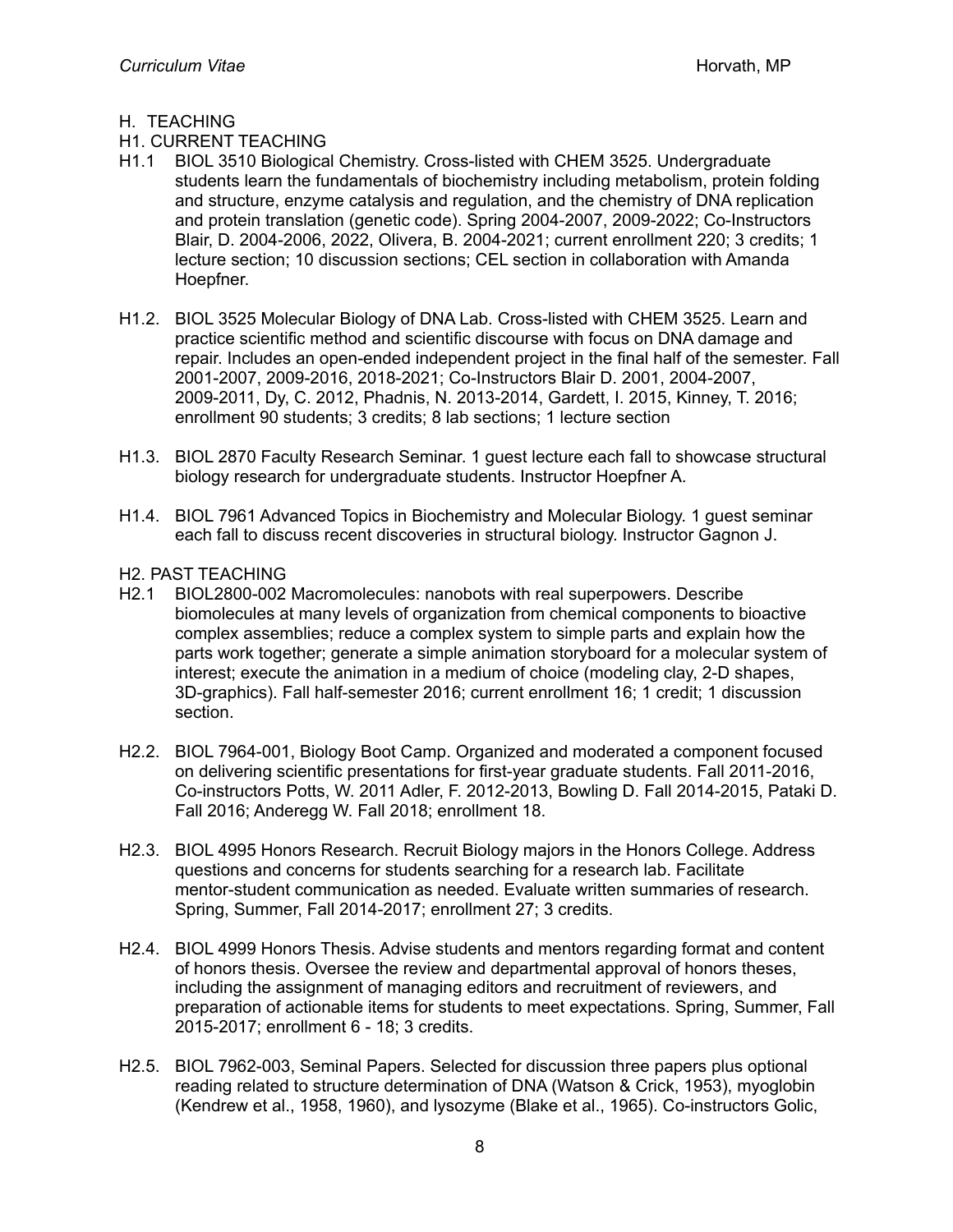K., Jorgensen, E., Clark, R. et al. Spring 2012-2015, 2020

- H2.6. MOL BIOL 6100, Protein-Nucleic acid complexes in DNA replication, repair, and expression. Graduate students read and present journal articles related to the structural biology of DNA replication and repair. Spring 2001, Spring 2003.
- H2.7. BIOL 4955, Independent Research. Students participate in on-going research projects, some of which are listed here: structural biology and molecular physiology of telomere ends; molecular interactions driving inhibition of neuroreceptors by peptide toxins from marine snails; structures of plant proteins that regulate root-leaf signaling. I strive to include students from under-represented groups. Many of these students have been accepted in medical school or graduate research programs.
- H2.8. BA/BS degree with an emphasis in Biochemistry. Successfully argued for the need to include an emphasis designation for Biology majors wishing to show special competence in the field of biological chemistry. With Biology advising, I designed the course requirements for students to navigate completion of a degree in Biology with an emphasis in Biochemistry.
- I. SERVICE
- I1. CURRENT SERVICE
- I1.1. SBS Co-chair, Graduate Program Admissions Committee 2022
- I1.2. SBS Graduate Program Admissions Committee 2019-2021
- I1.3. SBS Diversity Fellows Mentor 2019-2022
- I1.3. Biological Chemistry steering committee, Biology Representative 2011-2017, 2019-2022
- I1.4. Beckman Scholars Mentor 2019-2022
- I1.5. University Writing Board 2013-2022
- I1.6. College of Science Academic Appeals Committee and Academic Misconduct Committee 2020-2023
- I2. COMPLETED SERVICE
- I2.2. College of Science Panel to review education proposals 2016<br>I2.3. MCEB research in progress graduate student seminar series or
- I2.3. MCEB research in progress graduate student seminar series coordinator 2011-2016<br>I2.4. CSC building design committee 2014-2015
- CSC building design committee 2014-2015
- I2.5. Academic Senate, Biology Representative 2009-2012
- I2.6. Biological Chemistry Admissions committee 2003-2005, 2008
- I2.7. NIH Biological Chemistry Training Grant Selection committee 2005
- I2.8. University Studies committee 2004-2007
- I2.9. Molecular Biology Admissions committee 2000-2003
- I2.10. Biology Department Graduate Program admissions committee 2013-2014
- I2.11. Biology Department Graduate Program committee 2009-2014
- I2.12. Biology Department Computer Advisory committee 2009-2014
- I2.13. Biology Department Undergraduate Scholarship committee 2000-2008
- I2.14. Biology Department Communications committee 2005-2006
- I2.15. Biology Department Biochemistry Search committee 2000-2001
- I2.16. Biology Department Microbiology Search committee 2002-2003
- I2.17. Biology Department Admissions committee 2001-2002, 2014
- I2.18. Chair of Honors Biology Committee 2014-2017. Committee oversees ~60 undergraduate students seeking to complete an honors thesis project. Committee executes departmental review of honors thesis. Under my leadership the Honors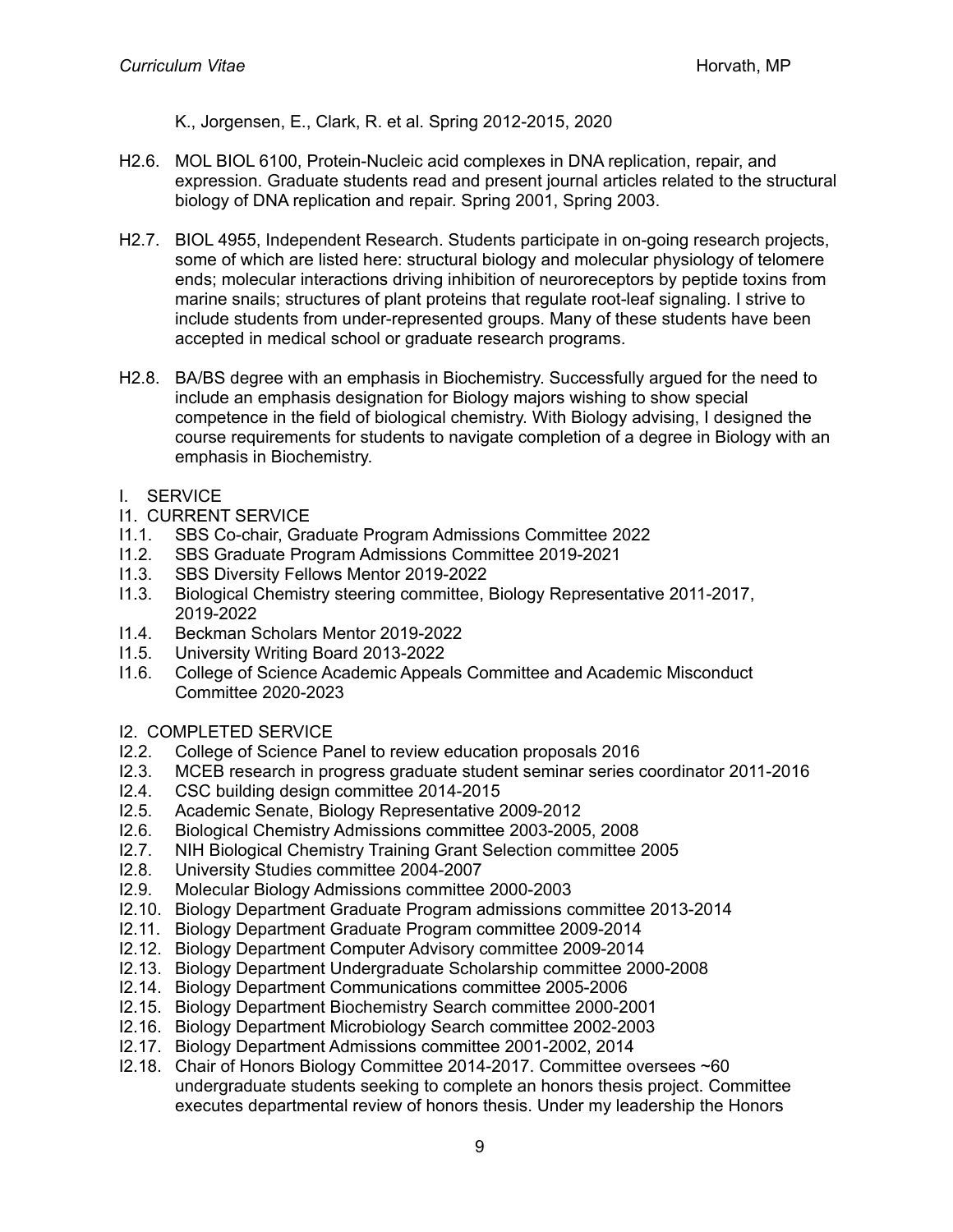Biology Program has created flexibility to encourage inclusion of more students. The review process has been restructured to follow peer-review practices of journals. It ensures a thoughtful reading of the student's thesis by an anonymous reviewer and by a member of the honors biology committee.

- I2.19. Honors Biology Faculty Advisor 2014-2017. Recruit Biology majors in the Honors College. Address questions and concerns for students searching for a research lab. Evaluate written summaries of research. Advise students and mentors regarding format and content of honors thesis. Oversee the review and departmental approval of honors theses, including the assignment of managing editors and recruitment of reviewers, and preparation of actionable items for students to bring the thesis to up to expectations. When a mentor-student relationship breaks down, I intervene and develop strategies for the student to complete a thesis.
- I2.20 MCEB Faculty Advisor 2014-2019. Point of contact for incoming graduate students of the Molecular, Cellular, Evolutionary Biology program. Help students find rotation labs. Intervene as a student advocate and find workable strategies for students.
- I2.21. MCEB Capstone Exam Chairperson 2018, 2019. Design, organize exam committees, and evaluate exams for 5-11 students each year.
- I2.22. SBS Cryo-EM Structural Biologist Search Committee 2018-2019
- I2.23. SBS Molecular Biologist, Molecular Plant Biologist Search Committee 2020-2021
- J. HOSTED SPEAKERS

Sylvie Doublié, University of Vermont, 2002 Enrico Di Cera, Washington University, 2004 Olve Peersen, Colorado State University, 2005 Tom Terwilliger, Los Alamos National Laboratory, 2006 Douglas Theobald, Brandeis University, 2008 Michael Klymkowsky, University of Colorado, 2015 Ryan Hibbs, University of Texas Southwestern, 2019 Ruhma Syeda, University of Texas Southwestern, 2021

K. THESIS COMMITTEES

Mike Hanson (Biology, PhD), Bryan Lowdor (Biology, PhD), Jung-Hoon Yang (Biology, MS), Emily Kimmel (Biology, MS), Valerie O'Shea (Chemistry, PhD), Sujiet Puthenveetil (Chemistry, PhD), Scott Roberts (Chemistry, PhD), Xiaobei Zhao (Chemistry, PhD), Athena Webster (Chemistry, PhD), Brian Kelly (Biochemistry, PhD), Kianoush Sadre-Bazzaz (Biochemistry, PhD), Stacey Drosner (Biology, PhD), Beth Stadtmueller (Biochemistry, PhD), Koushik Paul (Biology, MS), Qianting Zhai (Biochemistry, PhD), Elliott Ferris (Biochemistry, MS), Raghav Kalia (Biochemistry, PhD), Edward Hujber (Biology, PhD), Gourab Bhattacharje (Biology, MS), Ji Eun Lee (Biology, PhD), Leonardo Parra (Biology, PhD), Trevor Feagin (Chemistry, PhD), Mike Akinjero (Biology, MS), Sven Miller (Chemistry, PhD), Julia McGonigle (Biology, PhD), Mihret Lemnna (Biology, PhD), Leo Parra (Neuroscience, PhD), Eddie Hujber (Biology, PhD), Peyton Russelburg (Biology, PhD), Nicholas Loyla (Biology, MS), Sarai Smith (Biology, PhD), Spencer Gordon (Biology, PhD), Georgina (Gina) Reyes Guerrero (Biology, PhD), Keelah Barger (Biology, MS), Vincent Mays (Biology, PhD)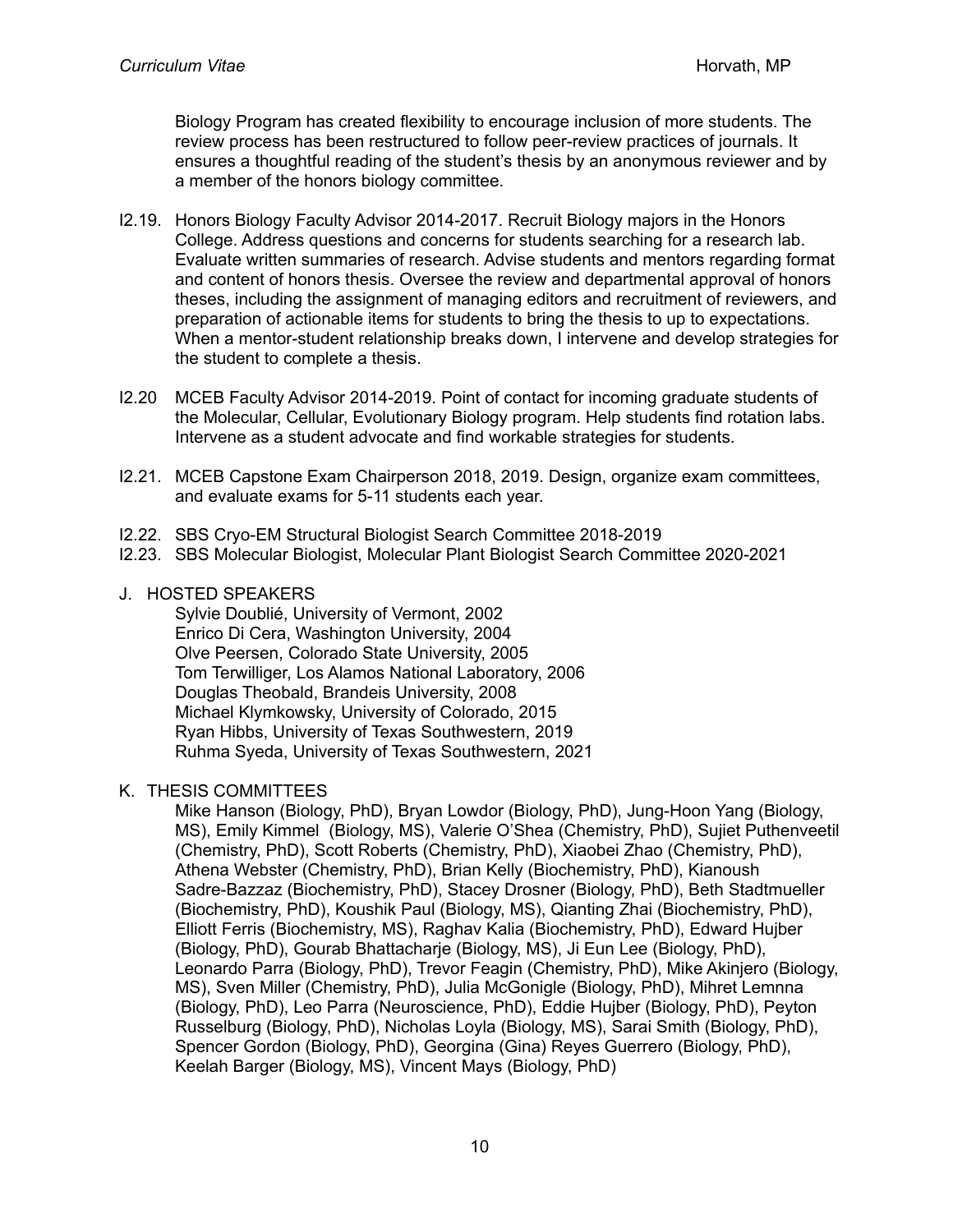- L. MEETING PRESENTATIONS AND INVITED SEMINARS
- L1. INVITED SEMINARS
- L1.1. DNA G-quartets in a 1.86 Å resolution structure of an Oxytricha nova telomeric protein-DNA complex. Department of Biochemistry, Purdue University. January 17, 2001
- L1.2. Structure of a protein-DNA telomere end complex. Department of Biochemistry, Tulane University Health Sciences Center. March 17, 2003
- L1.3. Crystal structure of the O. nova telomere end binding protein complexed with single strand DNA. Department of Biochemistry, Tulane University Health Sciences Center. March 18, 2003
- L1.4. Protein-DNA interactions at the ends of telomeres. American Chemical Society Rocky Mountain Regional Meeting. June 7, 2004
- L1.5. Telomere DNA-protein stability is linked to curious protein-protein interactions in the Oxytricha nova telomere end structure. Institute of Molecular Biology, University of Oregon. November 30, 2004.
- L1.6. Structure, thermodynamics, and evolution of telomere ends. Biochemistry & Molecular Biology, Colorado State University, April 3, 2006
- L1.7. Allosteric regulation of DNA-binding affinity at the ends of telomeres. Microbiology and Molecular Genetics, University of Vermont, June 9, 2006
- L1.8. Molecular physiology of telomere ends. Biochemistry and Molecular Biology, The University of Chicago, November 8, 2006.
- L1.9. Sequence specific recognition of single-stranded DNA at telomere ends from *Sterkiella nova*, University of California, Davis, May 26, 2009
- L1.10. Molecular physiology of telomere end-binding proteins from *Sterkiella nova*, Martin Weiner Speaker, Brandeis University, Davis, March 10, 2010
- L1.11. Challenges in crystallography, Informal seminar, University of Oregon, June 2014
- L1.12. Structure of MutY complexed to DNA with a transition state mimic reveals mechanism and predicts a class of retaining BER glycosylases. American Crystallography Association (ACA) 66<sup>th</sup> annual meeting, Denver Colorado, July 2016
- L1.13. Physics in Structural Biology. Colloquium in Physics & Astronomy, Department of Physics and Astronomy, University of Utah, March 2017
- L1.14. Mechanism and evolution of the DNA repair enzyme MutY. American Crystallography Association (ACA) 67<sup>th</sup> annual meeting, New Orleans Louisiana, May 2017
- L2. MEETING POSTERS

L2.1 MEETING POSTERS PRESENTED BY UNDERGRADUATES

L2.1.1 Rachel S. Orr and MP Horvath (March 2003) Human nicotinic acetylcholine receptor-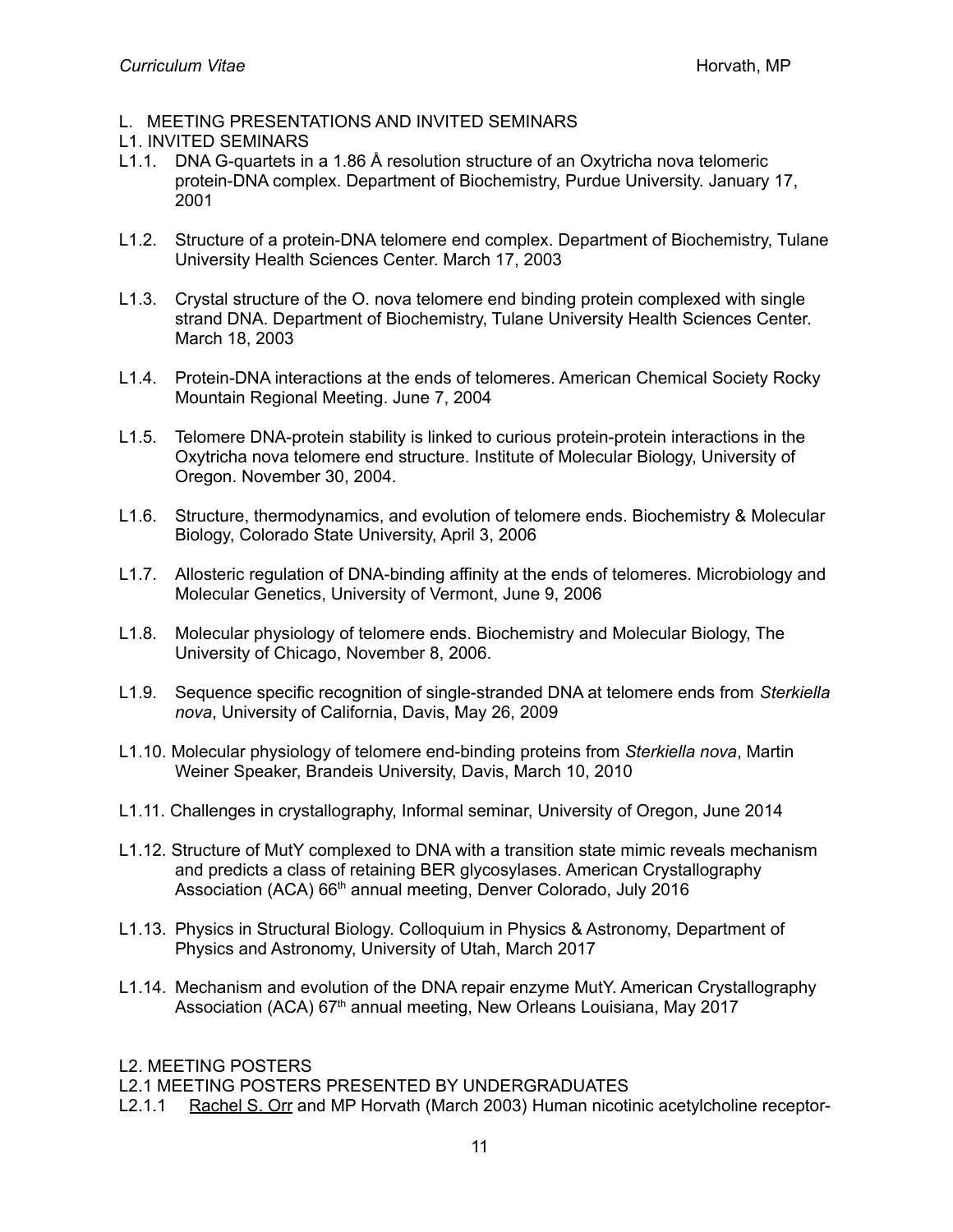Expression of subunit domains in *E. coli*. National Conference of Undergraduate Research, Salt Lake City Utah, USA.

- L2.1.2. Marjana Jojic and MP Horvath (August 2004) Bypass1 A plant protein involved in leaf development – contains one protease-resistant domain. Undergraduate Summer Internship Symposium, Salt Lake City Utah, USA.
- L2.1.3. Marjana Jojic and MP Horvath (October 2004) Bypass1 A plant protein involved in leaf development – contains one protease-resistant domain. Society for Advancement of Chicanos and Native Americans in Science (SACNAS) National Convention, Austin Texas.
- L2.1.4. Angela A. Hansen and MP Horvath (April 2007) Conformational flexibility in telomere-capping protein-DNA complexes. 32<sup>nd</sup> West Coast Biological Sciences Undergraduate Research Conference, Los Angeles California, USA.
- L2.1.5. James T. Daly and MP Horvath (January 2012) Using natural snail venom to look for drugs to cure neurodegenerative diseases. Posters on the Hill, Utah State Capital Rotunda, Salt Lake City, USA.
- L2.1.6. James T. Daly and MP Horvath (April 2012) Using natural snail venom to look for drugs to cure neurodegenerative diseases. University of Utah Undergraduate Symposium, Salt Lake City, USA
- L2.1.7. Tiffany D. Hales and MP Horvath (April 2012) Towards a molecular picture for a neuroreceptor-snail venom toxin complex. University of Utah Undergraduate Symposium, Salt Lake City, USA
- L2.1.8. David P. Judd and MP Horvath (April 2013) Telomeric proteins from *Drosophila melanogaster*, Honors Thesis Presentation, University of Utah Bioscience Symposium, Salt Lake City, USA
- L2.1.9. Archana Murugesan and MP Horvath (April 2013) Biochemistry of cone snail toxin activation. National Conference for Undergraduate Research, University of Illinois, Chicago Illinois, USA
- L2.1.10. Bianca E. Rich and MP Horvath (April 2014) Toward crystallizing proteins from NMDA receptor in complex with toxins from marine snails, National Conference for Undergraduate Research, University of Kentucky, Lexington Kentucky, USA
- L2.1.11. Sara L. Mann and MP Horvath (April 2014) Purification and characterization of aryl alcohol dehydrogenase, a detoxification enzyme found in the gut of woodrats that eat a poison diet, University of Utah Undergraduate Symposium, Salt Lake City Utah, USA
- L2.1.12. Alyssa I. Fredbo and MP Horvath (March 2015) Bacterial expression of predatory cone snail toxins to identify potential novel therapeutic drugs, University of Utah Undergraduate Symposium, Salt Lake City Utah, USA.
- L2.1.13. Alyssa I. Fredbo and MP Horvath (April 2015) Bacterial expression of predatory cone snail toxins to identify potential novel therapeutic drugs, National Conference for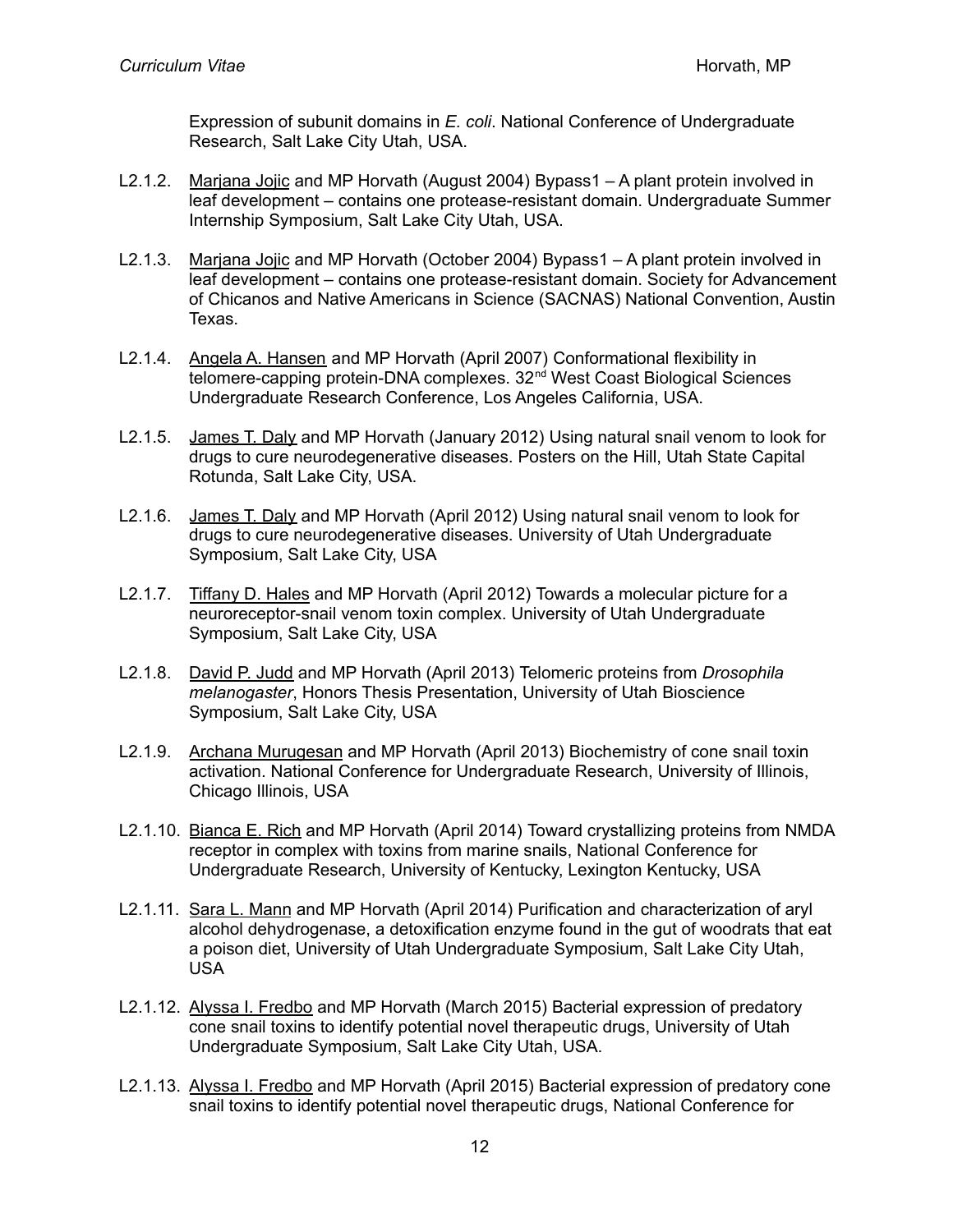Undergraduate Research, Eastern Washington University, Spokane Washington, USA.

- L2.1.14. Alexander M. Cao and MP Horvath (March 2015) Refolding of protein domains derived from the NMDA receptor, University of Utah Undergraduate Symposium, Salt Lake City Utah, USA.
- L2.1.15. Alexander M. Cao and MP Horvath (April 2015) Refolding of protein domains derived from the NMDA receptor, National Conference for Undergraduate Research, Eastern Washington University, Spokane Washington, USA.
- L2.1.16. Evan George and MP Horvath (April 2015) Structural discovery of StARD3 bound with lutein using X-ray crystallography and refinement techniques. Undergraduate Research Symposium, University of Utah, Salt Lake City Utah, USA
- L2.1.17. Evan George and MP Horvath (April 2015) Structural discovery of StARD3 bound with lutein using X-ray crystallography and refinement techniques. National Conference for Undergraduate Research, University of North Carolina, Asheville North Carolina, USA
- L2.1.18. Kacey A. Davis and MP Horvath (February 2016) Predatory Marine Snail Toxins: A Study of Protein Folds. Utah Conference for Undergraduate Research (UCUR), Utah Valley University, American Fork, Utah, USA
- L2.1.19. Kacey A. Davis and MP Horvath (April 2016) Predatory Marine Snail Toxins: a Study of Protein Folds. Undergraduate Research Symposium, University of Utah, Salt Lake City Utah.
- L2.1.20. Kacey A. Davis and MP Horvath (February 2017) Predatory Marine Snail Toxins: a Study of Protein Folds. Utah Conference for Undergraduate Research (UCUR), Utah Valley University, American Fork, Utah, USA
- L2.1.21. Kacey A. Davis and MP Horvath (April 2017) Predatory Marine Snail Toxins: A Study of Protein Folds. Undergraduate Research Symposium, University of Utah, Salt Lake City, USA
- L2.1.22. Cecily T. Bader, Sieburth LE and MP Horvath (April 2017) The response of *Arabidopsis* mutant *bps 1-2* on salt media. Undergraduate Research Symposium, University of Utah, Salt Lake City, USA
- L2.1.23. Malika Kadirova, MP Horvath (April 2018) Structure determination for lutein-complexed proteins in the human eye. Undergraduate Research Symposium, University of Utah, Salt Lake City, USA
- L2.1.24. Sonia Ling Sehgal, LP Russelburg, MP Horvath (April 2018) Role of the MutY Gene in DNA Base Excision Repair. ACCESS Women in Science and Mathematics Symposium, University of Utah, Salt Lake City, USA
- L2.1.25. Karina Cedeno, MP Horvath (April 2019) Alpha-9 nicotinic acetylcholine receptor, a non-opioid target for treatment of chronic neuropathic pain. Undergraduate Research Symposium, University of Utah, Salt Lake City, USA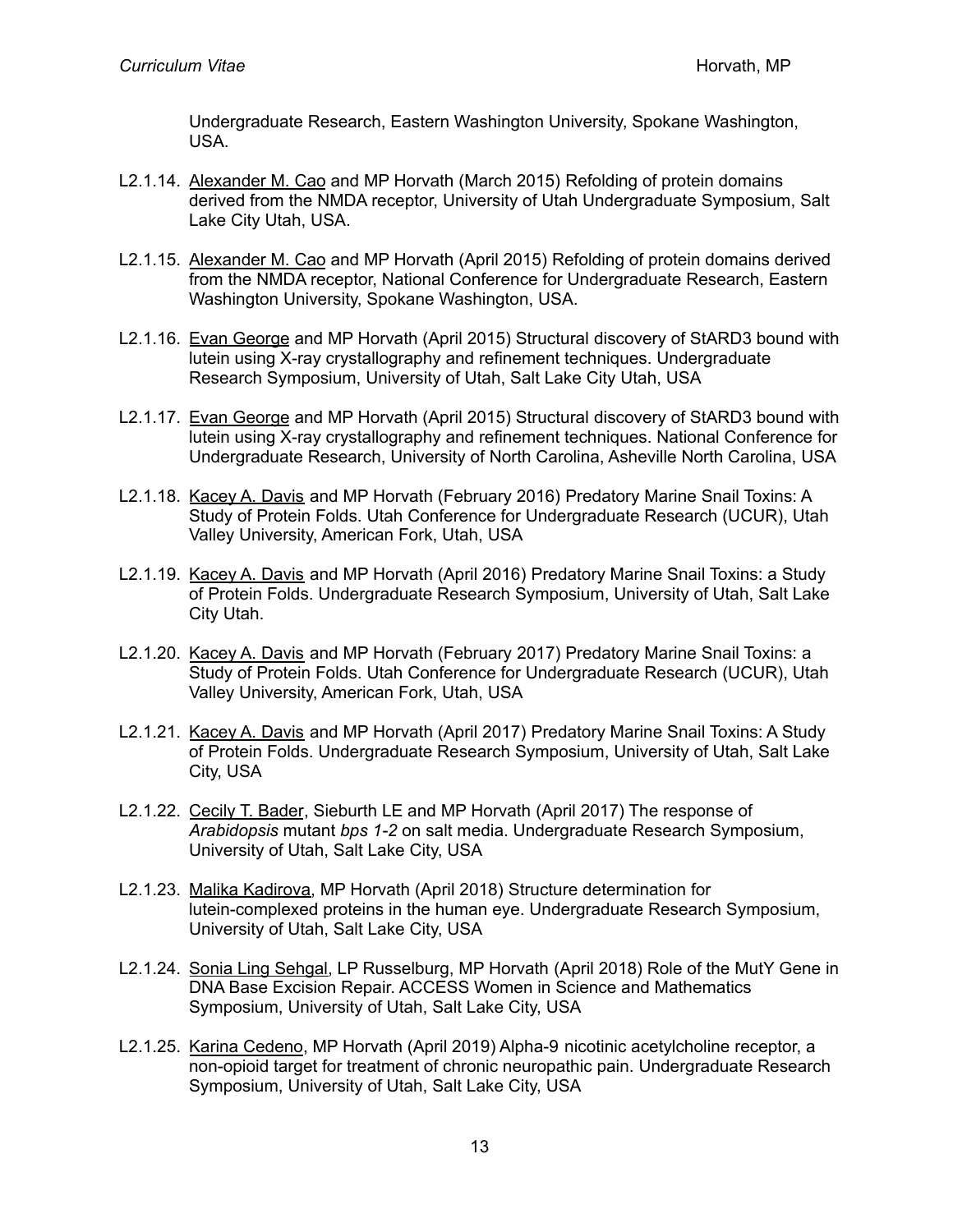- L2.1.26. Sonia Ling Sehgal, MP Horvath (August 2019) Improving Expression in Lost City MutY DNA Repair Enzymes. Undergraduate Research Scholars, SBS 2019 Science Retreat & Gordon Lark Symposium, University of Utah, Salt Lake City, USA
- L2.1.27. Mary Fairbanks, MP Horvath (April 2020) The role of calcium on MutY. ACCESS Women in Science and Mathematics Symposium, University of Utah, Salt Lake City, USA
- L2.1.28. Payton Utzman, MP Horvath (June 2020) A Structural Analysis of the LC MutY Metagenome. Undergraduate Research Symposium, University of Utah, Salt Lake City, USA
- L2.1.29. Sonia Ling Sehgal, MP Horvath (June 2020) Finding the Role of Biological Probes in MUTYH. Undergraduate Research Symposium, University of Utah, Salt Lake City, USA
- L2.1.30 Sonia Ling Sehgal, MP Horvath (August 2021) Exploring the Role of Biological Probes on MUTYH. Beckman Foundation Virtual Research Symposium, California, USA
- L2.2 MEETING POSTERS
- L2.2.1. S Pyper, R Orr, R Safran, MP Horvath (July 2003) Protein-DNA interactions at the ends of telomeres. 15<sup>th</sup> Symposium on Affinity Interactions, St. John's College, Cambridge, UK.
- L2.2.2. T Suzuki, MP Horvath (May 2003) Biochemical characterization of Euplotes crassus telomere end binding protein. Telomeres and Telomerase Meeting, Cold Spring Harbor Laboratory, New York, USA.
- L2.2.3. P McKenzie, MP Horvath (December 2003) In vitro protein evolution of nicotinic acetylcholine receptor subunit domains through DNA shuffling. Biology Department Symposium, Salt Lake City Utah, USA.
- L2.2.4. MP Horvath, MW Hanson, DP Goldenberg (July 2004) Spacegroup ambiguity encountered during refinement of BPTI-trypsin complex to 1.6 Å resolution limit. Northweast Crystallography Workshop, Seattle Washington, USA.
- L2.2.5. P Buczek, E Kimmel, R Orr, M Shum, I Ota, MP Horvath (September 2004) Telomere DNA-protein stability is linked to curious protein-protein interactions. Biological Programs Symposium, Salt Lake City Utah, USA.
- L2.2.6. CY Dy, MP Horvath (August 2004) Structure determination of a novel potassium-channel blocker, Conkunitzin-S1. Biological Programs Symposium, Salt Lake City Utah, USA.
- L2.2.7. P Buczek, MP Horvath (July 2005) Co-folding in the Oxytricha nova telomere end complex. Protein Society Meeting, Boston Massachusetts, USA.
- L2.2.8. MP Horvath (June 2006) Allosteric regulation of DNA-binding affinity in a telomere end ssDNA-protein complex. Nucleic Acid Enzymes FASEB Summer Research Conferences, Vermont, USA.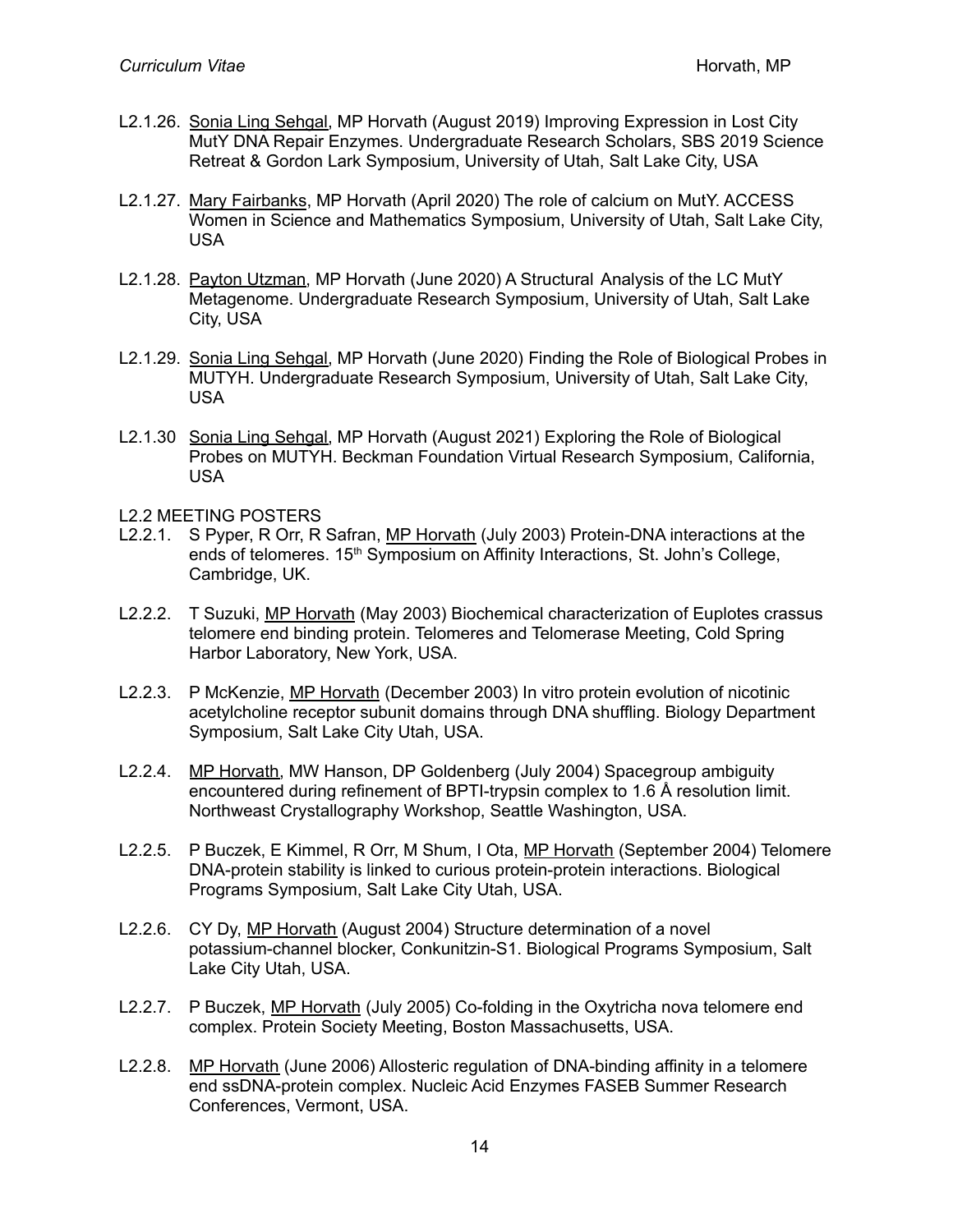- L2.2.9. P Buczek, MP Horvath (August 2006) Thermodynamic studies and structural model of the Oxytricha nova alpha protein N-terminal domain with multimer (TTTTGGGG)n single strand DNA. Protein Society Meeting, San Diego California, USA.
- L2.2.10. MP Horvath, T Suzuki, CY Dy (July 2007) Telomere end recognition. Ciliate Molecular Biology FASEB Summer Research Conferences, Tucson Arizona, USA.
- L2.2.11. CY Dy and MP Horvath (June 2008) Sequence specificity for single-stranded telomere DNA-binding proteins measured by HPLC. Nucleic Acid Enzymes FASEB Summer Research Conferences, Vermont, USA
- L2.2.12. TA Erickson, TD Hales, and MP Horvath (July 2012) Towards optimized expression, extraction, capture, and purification for NMDA glutamate receptor ligand-binding domains. Northwest crystallography workshop, Montana State University, Bozeman Montana, USA
- L2.2.13. MP Horvath, B Li, H Sharifzadeh and PS Bernstein (June 2014) Electron density difference maps calculated for an ocular carotenoid-binding protein GSTP1. Northwest crystallography workshop, Oregon State University, Corvallis Oregon, USA
- L2.2.14. MP Horvath, E George, Q Tran, B Li and PS Bernstein (July 2016) Structure of the luteinbinding domain of human STARD3 with phase extension to 1.74 Å and model of a complex with lutein. American Crystallography Association (ACA) 66<sup>th</sup> annual meeting, Denver Colorado, USA
- L2.2.15. MP Horvath, EP Drage, E Dart, LP Russelburg, VL O'Shea, RD Woods, A Chu, S Cao, JL Richards, SS David (May 2017) Mechanism and evolution of the DNA repair enzyme MutY. Understanding Biology Through Structure, Santa Fe New Mexico, USA.
- L2.2.16. MP Horvath (March 2020 / CANCELED) Finding the adenine exit tunnel in the DNA repair enzyme MutY. Understanding Biology Through Structure, Santa Fe New Mexico, USA.

#### M. COLLABORATIONS AND AFFILIATIONS

M1. COLLABORATORS AND CO-EDITORS

Goldenberg, D. P., Professor, School of Biological Sciences, University of Utah, Salt Lake City, Utah, USA

Olivera, B. M., Distinguished Professor, School of Biological Sciences, University of Utah, Salt Lake City, Utah, USA

David, S. S., Professor of Chemistry, University of California, Davis, California, USA Bernstein, P. S., Professor, Ophthalmology and Visual Sciences, Moran Eye Center, University of Utah School of Medicine, Salt Lake City, Utah, USA

Mathison, M. A., Associate Professor, Writing and Rhetoric Studies, University of Utah, Salt Lake City, Utah, USA

McIntosh, J. M., Professor, Psychiatry, University of Utah, Salt Lake City, USA Franzini, R. M., Assistant Professor, Medicinal Chemistry, University of Utah, Salt Lake City, Utah, USA

Hibbs, R. E., Associate Professor, Neuroscience, Biophysics, University of Texas Southwestern, Dallas, Texas, USA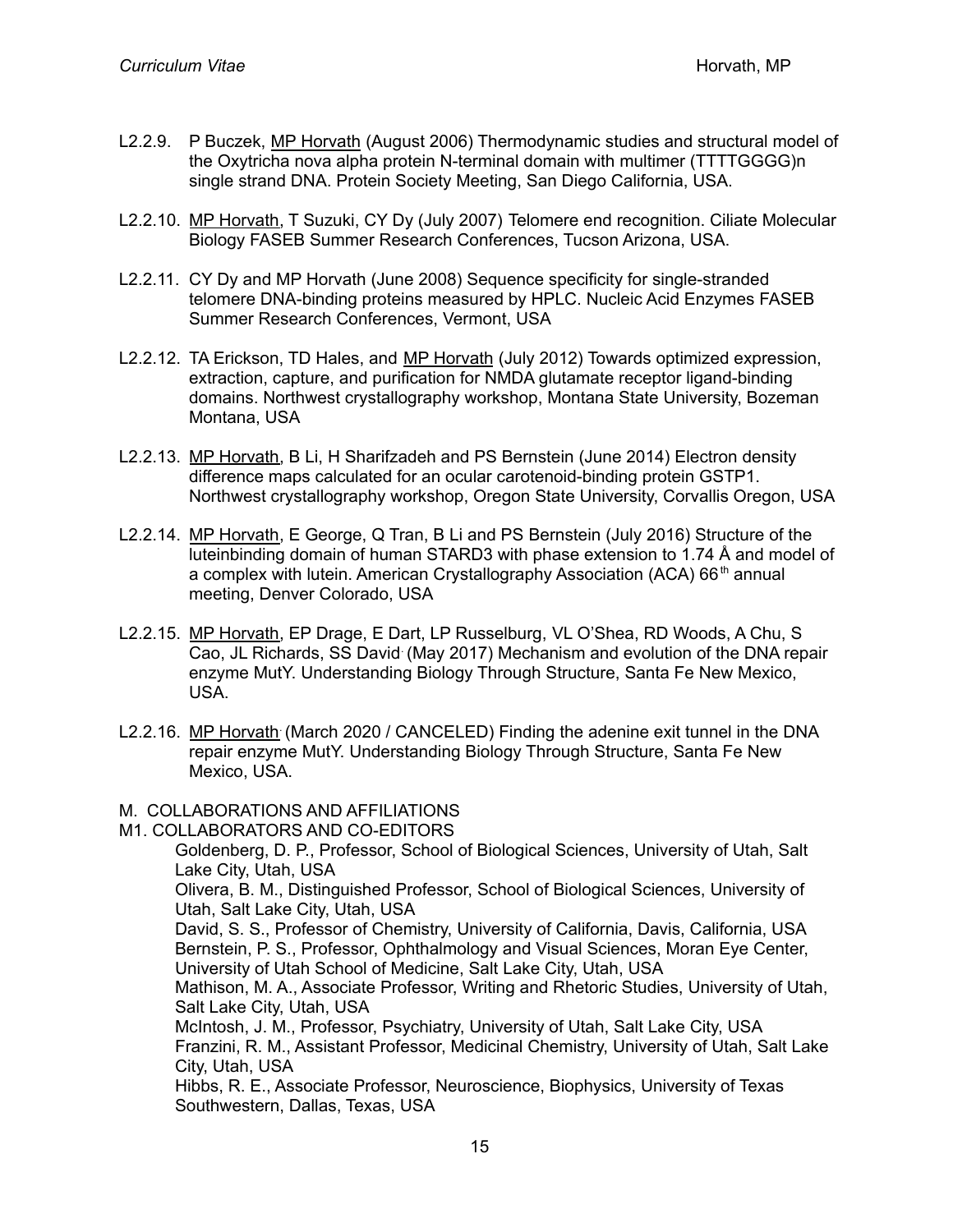Phillips, B. W., Assistant Professor, Computational Science, University of Utah, Salt Lake City, Utah, USA

Zhao, Y., Assistant Professor, Computational Engineering, University of Utah. Salt lake City, Utah, USA

Vicker, N., Professor, School of Biological Sciences, University of Utah, Salt Lake City, Utah, USA

## M2. GRADUATE AND POSTDOCTORAL MENTORS

Schultz, S. C., Professor, NSF Division of Undergraduate Education, Washington D.C. USA

Makinen, M. W., Professor, University of Chicago, Chicago Illinois, USA

Terwilliger, T. C., Los Alamos National Laboratory, Los Alamos New Mexico, USA Copeland, R. A., Accent Therapeutics, Cambridge, Massachusetts, USA

#### N. PROFESSIONAL ACTIVITIES

N1. REVIEW WORK

Reviewer for NIH and NSF grant proposals, both *ad hoc* and panelist Reviewer for Kentucky Science and Engineering Foundation Research & Development awards

Reviewer for ALS General User beam line request proposals

Reviewer for manuscripts submitted to the following journals: *Biochemistry, Biochemical Journal, Chirality, FEBS letters, Journal of Biological Chemistry, Journal of Eukaryotic Microbiology, Journal of Molecular Biology, Journal of Molecular Structure, Nucleic Acids Research, Molecular and Cellular Biology, Journal of Chemical Education, Proceedings of the National Academy of Sciences USA, PLoS ONE, Molecular Pharmacology*

## O. STRUCTURES DETERMINED

## O1. STRUCTURES DEPOSITED WITH PROTEIN DATA BANK

- 1otc The *Oxytricha nova* telomere end binding protein complexed with single strand DNA 2.8 Å, 1998
- 1jb7 DNA G-quartets in a 1.86 Å resolution structure of an *Oxytricha nova* telomeric protein-DNA complex, 1.86 Å, 2001
- 1y62 Crystal structure of conkunitzin-S1, a novel Kunitz-fold cone snail neurotoxin, 2.45 Å, 2005
- 2fi5 Crystal structure of a BPTI variant (Cys38 $\rightarrow$ Ser) in complex with trypsin, 1.58 Å, 2006
- 2fi4 Crystal structure of a BPTI variant (Cys14 $\rightarrow$ Ser) in complex with trypsin, 1.58 Å, 2006
- 2fi3 Crystal structure of a BPTI variant (Cys14→Ser, Cys38→Ser) in complex with trypsin, 1.58 Å, 2006
- 2ftm Crystal structure of trypsin complexed with the BPTI variant (Tyr35 $\rightarrow$ Gly), 1.65 Å, 2006
- 2ftl Crystal structure of trypsin complexed with BPTI at 100K, 1.62 Å, 2006
- 2i0q Crystal structure of a telomere single-strand DNA-protein complex from *O. nova* with full-length alpha and beta telomere proteins, 1.91 Å, 2006
- 3fp8 Anionic trypsin variant S195A in complex with bovine pancreatic trypsin inhibitor (BPTI) determined to the 1.46 Å resolution limit, 1.46 Å, 2009
- 3fp6 Anionic trypsin in complex with bovine pancreatic trypsin inhibitor (BPTI) determined to the 1.49 Å resolution limit, 2009
- 3fp7 Anionic trypsin variant S195A in complex with bovine pancreatic trypsin inhibitor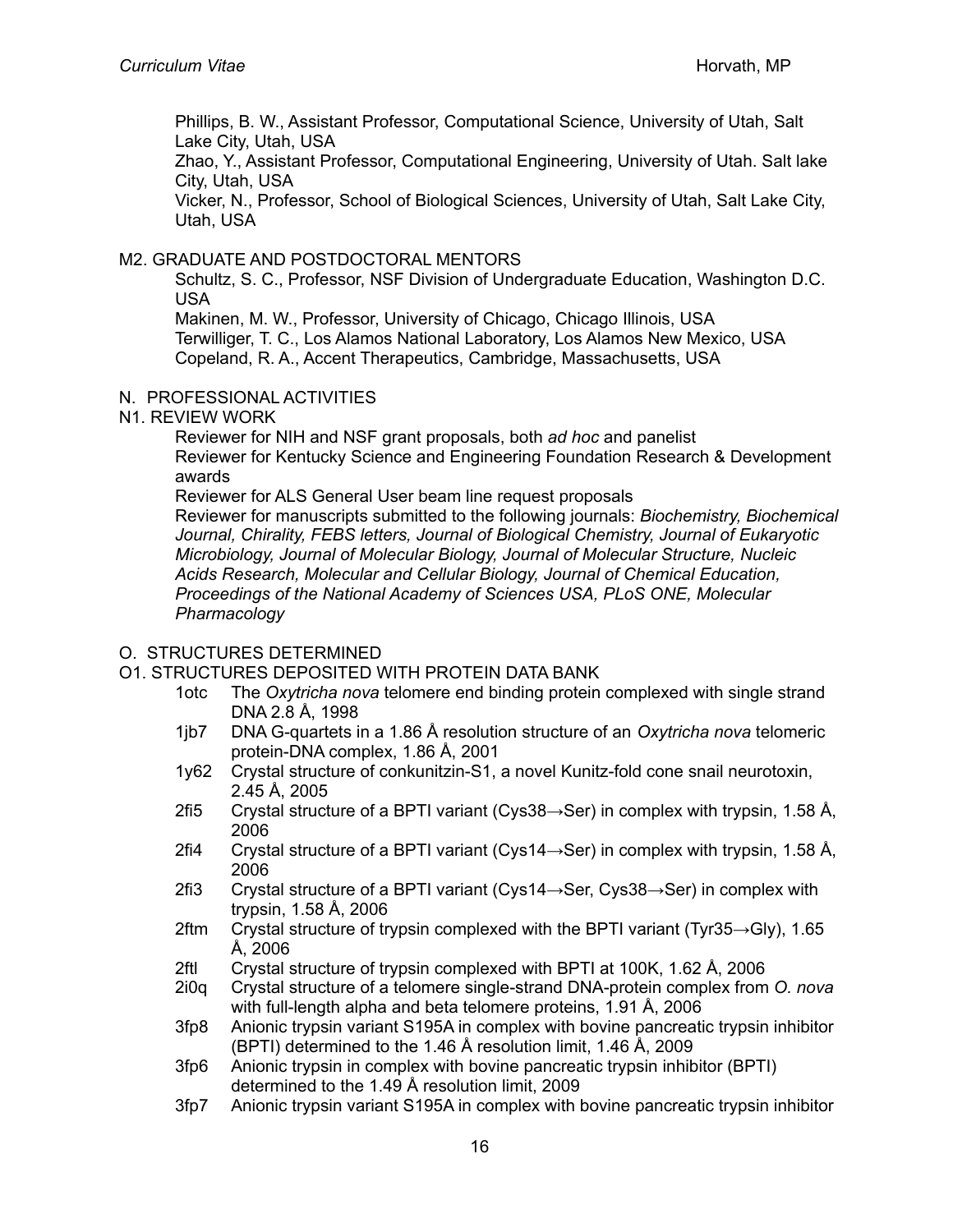(BPTI) cleaved at the scissile bond (LYS15-ALA16) determined to the 1.46 Å resolution limit, 2009

- 3fsq MutY adenine glycosylase bound to a transition state analog (1N) paired with d(8-oxoG) in duplexed DNA, 2.3 Å, 2010
- 3fsp MutY adenine glycosylase bound to a transition state analog (1N) paired with d(8-oxoG) in duplexed DNA, 2.2 Å, 2010
- 2m7r NMDA receptor antagonist, conantokin bk-b, 20 structure ensemble by NMR, 2014
- 5dpk MutY adenine glycosylase bound to a transition state analog (1N) paired with d(8-oxoG) in duplexed DNA to 2.2 Å, 2015
- 5i9j Structure of the cholesterol and lutein-binding domain of human STARD3 at 1.74A, 2016
- 6u7t MutY adenine glycosylase bound to DNA containing a transition state analog (1N) paired with d(8-oxo-G), 2019
- 6q0c MutY adenine glycosylase bound to DNA containing a transition state analog (1N) paired with undamaged dG, 2019

# O2. STRUCTURES IN PROGRESS

- rw01 MutY adenine specific glycosylase bound to transition state analog (1NBn) paired with d(8-oxoG) in DNA to 1.9 Å. June 2009
- sr17 MutY adenine specific glycosylase bound to product analog (THF) paired with d(8-oxoG) in DNA to 2.20 Å. January 2010
- sr16 MutY adenine specific glycosylase bound to substrate analog (rFA) paired with d(8-oxoG) in DNA to 1.95 Å. January 2010
- rw03 MutY adenine specific glycosylase active site variant (Tyr126→Phe) bound to transition state analog (1N) paired with d(8-oxoG) in DNA to 2.10 Å. June 2009
- cg11 MutY adenine specific glycosylase active site variant (Tyr126→Ser) bound to transition state analog (1N) paired with d(8-oxoG) in DNA to 2.05 Å. October 2011
- sr03 MutY adenine specific glycosylase clinical variant (Tyr88→Cys) bound to transition state analog (1N) paired with d(8-oxoG) in DNA to 1.90 Å. January 2010
- md18 MutY adenine glycosylase clinical variant (Asn146→Ser) bound to DNA containing purine paired with d(8-oxo-G) with a novel metal-binding site to 1.54 Å resolution. September 2019
- md36 MutY adenine specific glycosylase clinical variant (Asn146→Ser) bound to DNA containing a transition state analog (1N) paired with d(8-oxo-G) to 1.96 Å resolution. September 2019
- pr21 MutY adenine specific glycosylase active site variant (Glu43→Gln) bound to DNA containing purine paired with d(8-oxo-G) to 2.2 Å / 2.9 Å anisotropic resolution. December 2020
- pr23 MutY adenine specific glycosylase active site variant (Glu43→Gln) bound to DNA containing purine paired with d(8-oxo-G) to 1.8 Å / 2.2 Å anisotropic resolution. December 2020
- pr24 MutY adenine specific glycosylase active site variant (Glu43→Gln) bound to DNA containing purine paired with d(8-oxo-G) to 1.9 Å / 2.4 Å anisotropic resolution. December 2020
- pr41 MutY adenine specific glycosylase active site variant (Glu43→Ser) bound to DNA containing adenine paired with d(8-oxo-G) to 2.3 Å / 3.0 Å anisotropic resolution. December 2020
- pr42 MutY adenine specific glycosylase active site variant (Glu43→Ser) bound to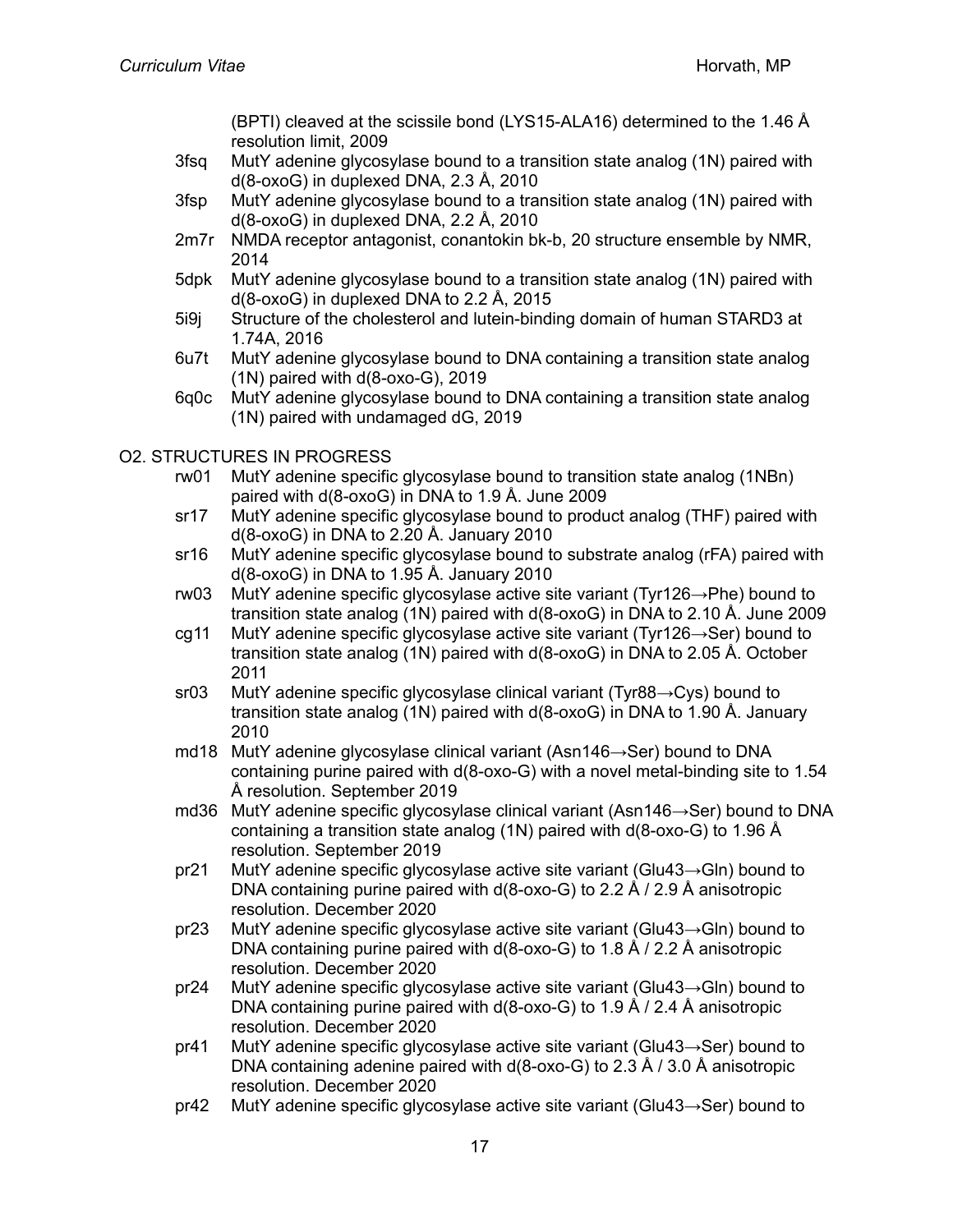DNA containing adenine paired with  $d(8$ -oxo-G) to 2.3 Å / 3.1 Å anisotropic resolution. December 2020

- pr43 MutY adenine specific glycosylase active site variant (Glu43→Ser) bound to DNA containing purine paired with d(8-oxo-G) to 2.5 Å / 3.1 Å anisotropic resolution. December 2020
- pr44 MutY adenine specific glycosylase active site variant (Glu43→Ser) bound to DNA containing purine paired with d(8-oxo-G) to 2.1 Å / 2.5 Å anisotropic resolution. December 2020
- pr46 MutY adenine specific glycosylase active site variant (Glu43→Ser) bound to DNA containing adenine paired with d(8-oxo-G) to 2.5 Å / 3.1 Å anisotropic resolution. December 2020
- pr50 MutY adenine specific glycosylase active site variant (Glu43→Ser) bound to DNA containing purine paired with d(8-oxo-G) to 2.1 Å / 2.5 Å anisotropic resolution. December 2020
- pr51 MutY adenine specific glycosylase active site variant (Glu43→Ser) bound to DNA containing purine paired with d(8-oxo-G) to 2.2 Å / 2.4 Å anisotropic resolution. December 2020
- pr52 MutY adenine specific glycosylase active site variant (Glu43→Ser) bound to DNA containing adenine paired with  $d(8$ -oxo-G) to X.X  $\AA$  / X.X  $\AA$  anisotropic resolution. December 2020
- md07 MutY adenine specific glycosylase clinical variant (Asn146→Ser) bound to DNA containing purine paired with d(8-oxo-G) EDTA to 1.59 Å / X.X Å anisotropic resolution. December 2020
- md09 MutY adenine specific glycosylase clinical variant (Asn146→Ser) bound to DNA containing purine paired with d(8-oxo-G) with calcium to 1.60 Å / X.X Å anisotropic resolution. December 2020
- md10 MutY adenine specific glycosylase clinical variant (Asn146→Ser) bound to DNA containing purine paired with  $d(8$ -oxo-G) EDTA to 1.64 Å / X.X Å anisotropic resolution. December 2020
- md11 MutY adenine specific glycosylase clinical variant (Asn146→Ser) bound to DNA containing purine paired with d(8-oxo-G) with calcium to 1.68 Å resolution. December 2020
- md24 MutY adenine specific glycosylase clinical variant (Asn146→Ser) bound to DNA containing purine paired with  $d(8-\alpha x - G)$  with calcium to 1.80 Å / X.X Å anisotropic resolution. December 2020
- md26 MutY adenine specific glycosylase clinical variant (Asn146→Ser) bound to DNA containing purine paired with  $d(8-\alpha x - G)$  with calcium to 1.74 Å / X.X Å anisotropic resolution. December 2020
- md28 MutY adenine specific glycosylase clinical variant (Asn146→Ser) bound to DNA containing purine paired with d(8-oxo-G) EDTA to 1.55 Å / X.X Å anisotropic resolution. December 2020
- md33 MutY adenine specific glycosylase clinical variant (Asn146→Ser) bound to DNA containing purine paired with  $d(8-\alpha x - G)$  calcium-free to 2.12 Å / X.X Å anisotropic resolution. December 2020
- md35 MutY adenine specific glycosylase clinical variant (Asn146→Ser) bound to DNA containing purine paired with d(8-oxo-G) with calcium to 1.63 Å / X.X Å anisotropic resolution. December 2020
- md50 MutY adenine specific glycosylase clinical variant (Asn146→Ser) bound to DNA containing purine paired with  $d(8-\alpha x - G)$  calcium-free to 1.58 Å / X.X Å anisotropic resolution. December 2020
- md51 MutY adenine specific glycosylase clinical variant (Asn146→Ser) bound to DNA